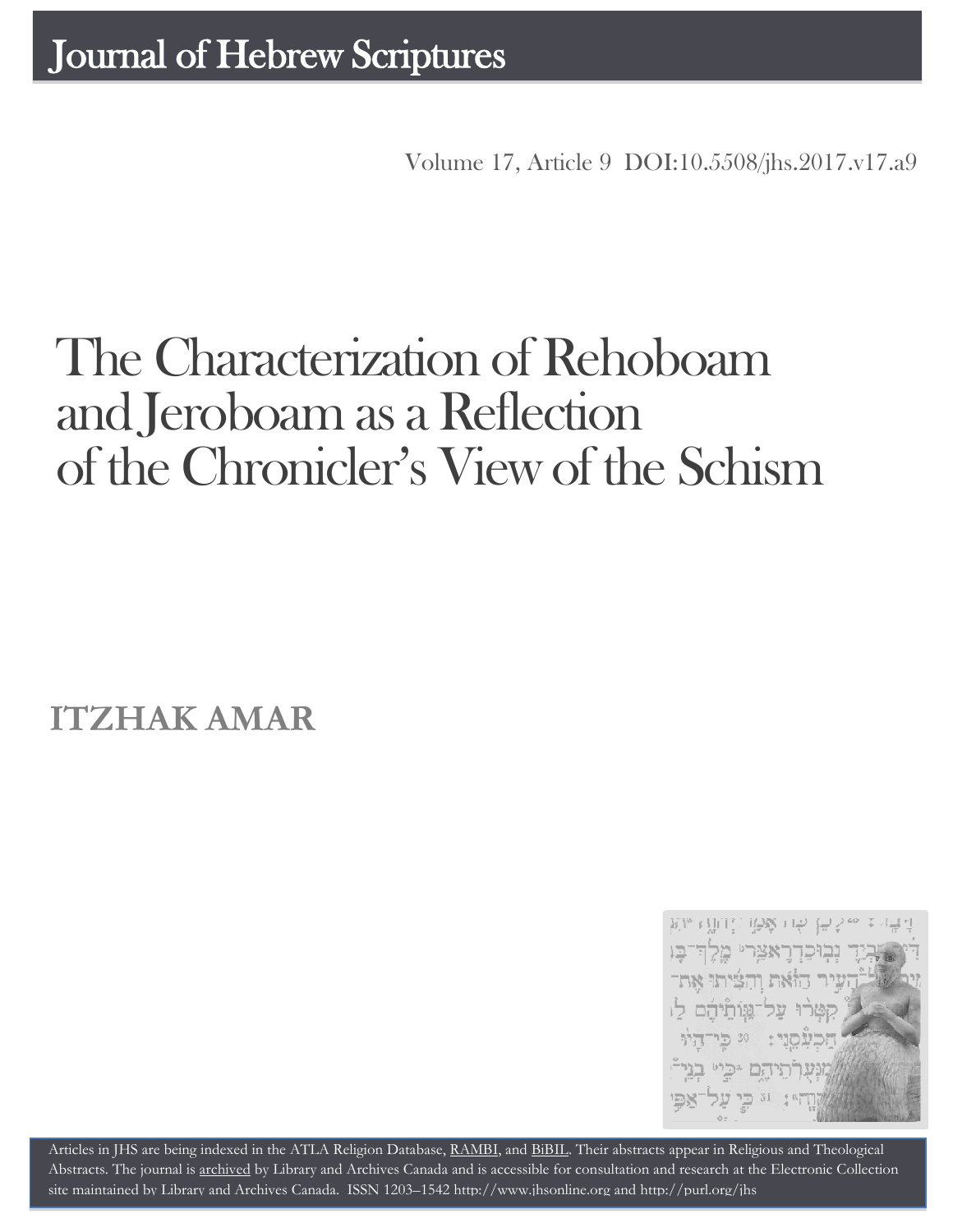# **THE CHARACTERIZATION OF REHOBOAM AND JEROBOAM AS A REFLECTION OF THE CHRONICLER'S VIEW OF THE SCHISM**

# ITZHAK AMAR BAR-ILAN UNIVERSITY

#### **PRESENTING THE PROBLEMS**

 $\overline{a}$ 

The Chronicler's<sup>1</sup> version of the schism and the events that follow (1 Chr 10:1–12:16) is significantly different from its parallel narrative in the *Vorlage* (1 Kgs 12:1–13:34).<sup>2</sup> Many parts are omitted,

<sup>1</sup> By "Chronicler," I refer solely to the author of Chronicles. See S. Japhet, "The Supposed Common Authorship of Chronicles and Ezra– Nehemiah Investigated Anew," *VT* 18 (1968), 330–71; H.G. Williamson*, Israel in the Books of Chronicles* (Cambridge: Cambridge University Press, 1977), 5–70; M.A. Throntveit, "Linguistic Analysis and the Question of Authorship in Chronicles, Ezra and Nehemiah," *VT* 32 (1982), 201–16. Gary N. Knoppers believes the authors of Ezra–Nehemiah and Chronicles were all from the same school of thought, while the writing itself was done by different authors in different periods. See G.N. Knoppers, "Yahweh is not with Israel: Alliances as a '*topos*' in Chronicles," *CBQ* 58 (1996), 601–26 (601 n. 1); idem, *I Chronicles 1–9: A New Translation with Introduction and Commentary* (AB, 12; Garden City, NY: Doubleday, 2004), 73–77.

<sup>2</sup> Indeed, as Knoppers notes, "nowhere else does Chronicles diverge more radically from Kings than in depicting the period of the secession and early divided kingdom," see G.N. Knoppers, "Rehoboam in Chronicles: Villain or Victim," *JBL* 109 (1990), 423–40 (430). Sara Japhet is convinced that the Chronistic adaptation of the schism narrative effectively creates a new narrative, see S. Japhet, *I and II Chronicles* (OTL; Louisville, KY: Westminster John Knox, 1993), 664. Cf. E. Ben-Zvi, "The Secession of the Northern Kingdom in Chronicles: Accepted 'Facts' and New Meanings," in M.P. Graham, S.L. McKenzie, and G.N. Knoppers (eds.), *The Chronicler as a Theologian: Essays in Honor of Ralph W. Klein* (JSOTSup, 317; London: T&T Clark, 2003), 61–87 (63). In regard to the *Vorlage* at the Chronicler's disposal (mainly in comparison to the Masoretic version of Kings), I concur with Knoppers: "On the one hand, caution is dictated in attributing tendentious intention to a Chronicles text whenever it differs from Genesis or Samuel, as the alleged change may be due either to the textual traditions represented by the Chronicler's *Vorlage* or to textual corruption. On the other hand, when neither of these two options seems likely, especially in dealing with the text of Kings, one can with confidence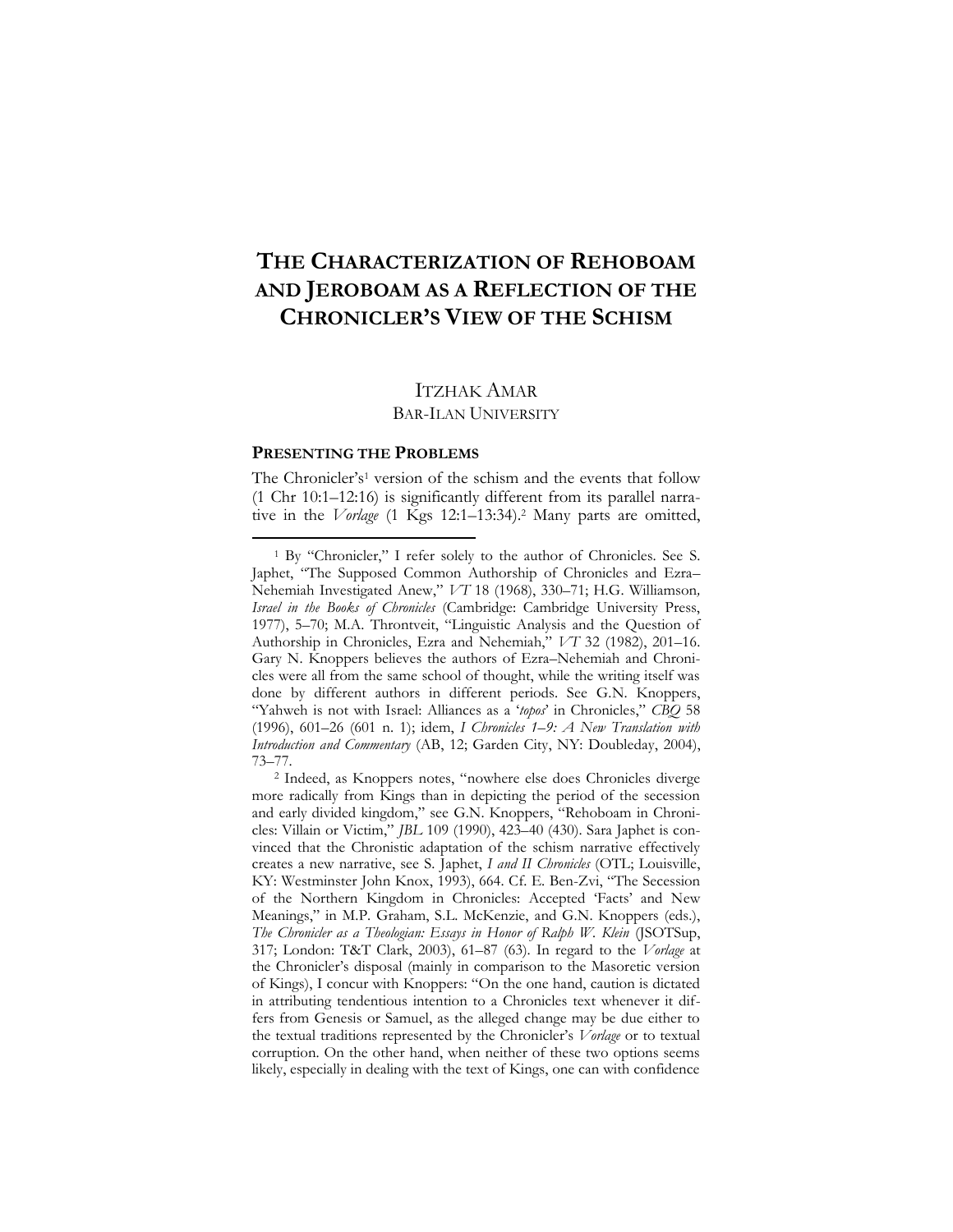while the abbreviated narrative contains details which are completely absent from the *Vorlage*. This briefer, different version invites questions about the nature of the alterations that the Chronicler makes; whether and how they illuminate the Chronicler's methodological considerations in general, and specifically, his attitude towards the schism.

This article seeks to address these questions through literary analysis of the main characters represented in the narrative: Rehoboam and Jeroboam. To date, research has largely focused upon the reliability of the new material found in the schism narrative, rather than on the characterization of the characters that traverse its pages. Even discussions that have been concerned with characterization focus mostly upon Rehoboam.<sup>3</sup> Jeroboam's characterization in Chronicles, and its relationship with Rehoboam's, has received little scholarly attention despite its explicit and implicit importance in the narrative. Troy D. Cudworth addresses this issue in part, but does not provide an analysis of 11:5–23, which is the continuation of the schism narrative.<sup>4</sup>

Additionally, while Abijah's speech in 2 Chr 13 has received considerable scholarly attention as an example of an anti-Israelite source, what has been largely overlooked is the valuable retroactive perspective it provides of how the schism transpired, especially in comparison to the events narrated in 2 Chr 10:1–11:4.<sup>5</sup>

<sup>3</sup> See Knoppers, "Rehoboam in Chronicles"; R. Boer, "Rehoboam Meets Machiavelli," in J. Corley and H. van Grol (eds.), *Rewriting Biblical History: Essays on Chronicles and Ben Sira in Honor of Pancratius C. Beentjes* (Berlin: de Gruyter, 2011), 159–72.

<sup>4</sup> See T.D. Cudworth, "The Division of Israel's Kingdom in Chronicles: A Re-examination of the Usual Suspects," *Bib* 95 (2014), 498–523.

<sup>5</sup> See Knoppers, "Rehoboam in Chronicles," 437–39. According to Knoppers (ibid., 439), "The Chronicler's portrayal of the secession in Abijah's speech in 2 Chr 13:4ff. is consonant with his distinctive approach

more clearly recognize those instances in which the Chronicler consciously made a change in his text." See: Knoppers, *I Chronicles 1–9*, 70– 71. See also S.L. McKenzie, *The Chronicler's Use of the Deuteronomistic History* (HSM, 33; Atlanta, GA: Scholar Press, 1985), 119, 155. A different opinion has been expressed by Julio Trebolle, who holds that the books of Samuel–Kings continued to develop after the redaction of the Masoretic version, so the Chronicler's writing might possibly be based on this later version, which is not always echoed in the Masoretic text. This is how Trebolle explains the differences between the David narrative in Chronicles compared with that in Samuel. See J. Trebolle, "Samuel/Kings and Chronicles: Book Divisions and Textual Composition," in P.W. Flint, E. Tov, and J.C. VanderKam (eds.), *Studies in the Hebrew Bible, Qumran, and the Septuagint Presented to Eugene Ulrich* (VTSup, 101; Leiden/Boston: Brill, 2006), 96–108. For a summary of Trebolle's view, and other related opinions (or opinions that are derived from this view, such as that of Graeme Auld), see R.F. Person Jr., *The Deuteronomic History and the Book of Chronicles: Scribal Works in an Oral World* (Atlanta, GA: Society of Biblical Literature, 2010), 87–130.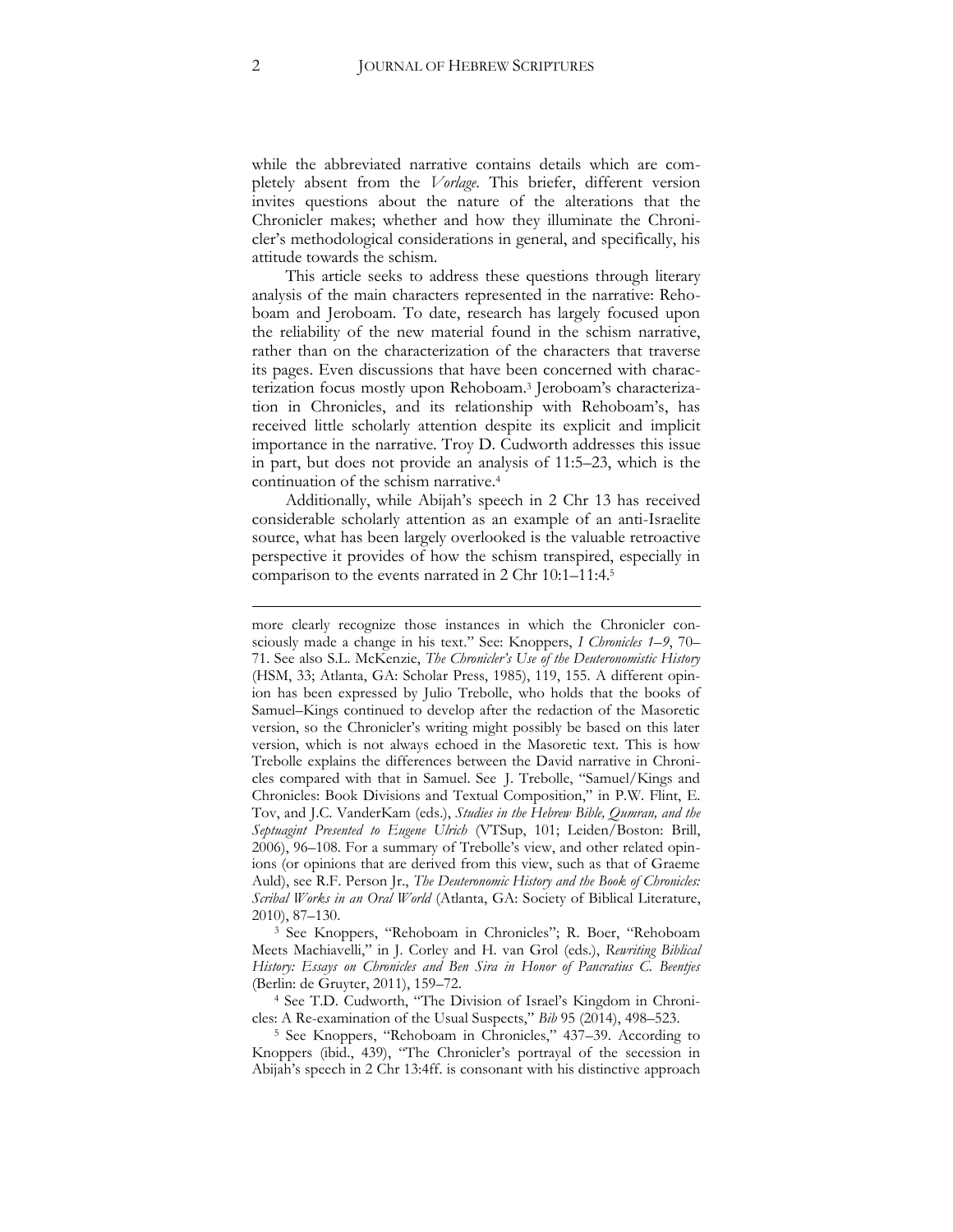These pages will attempt to analyze the characters of Jeroboam and Rehoboam, individually and in relation to each other. I will demonstrate how the characterization of each figure changes over the course of the narrative, and how the Chronicler takes care to maintain a certain balance between them. I will also explore how Abijah's speech contributes to the characterizations of Rehoboam and Jeroboam, and whether it serves to illuminate the Chronicler's perception of the schism and the events that followed.

Before I begin this analysis, the boundaries of the literary unit in question must be defined. While there is a marked scholarly tendency to focus on the negotiations in Shechem and the rebellion that lead to the schism (2 Chr 10:1–11:5), I believe that the schism narrative encompasses chs. 10–13, considering that ch. 10 begins with the crisis that leads to the schism, while ch. 13 marks the end of the process, which culminates in war between the kingdoms.<sup>6</sup>

These four chapters can be divided into 3 sections: the first is the story of the negotiations in Shechem (10:1–11:4). This section opens with Jeroboam's "hearing" and "return" from Egypt, and concludes with Israel's "hearing" and their "return" from the planned attack on Jeroboam, which generates a literary *inclusio* framed with the roots  $y''$ שמ" $($ "hear") and שו"ב ("return"). The second deals with Rehoboam's reign after the schism (11:5–12:15). This section opens with Rehoboam's residence in Jerusalem and concludes with his burial in the City of David, thus creating a literary framework revolving around Jerusalem. The third section is the story of Abijah's reign (ch. 13), which includes his speech and war against Jeroboam, king of Israel.

In the book of Kings, the beginnings of schism are already evident in Solomon's time, and perhaps even earlier.<sup>7</sup> His transgres-

to the beginning of Rehoboam's reign." I will present a different approach later on. Ben-Zvi ("The Secession of the of the Northern Kingdom," 79) believes that Abijah's version of the schism must be consistent with the events in chapter 10, in order to create a sense of reliability with the readers and audience. Yet Abijah does not state that the schism transpired because of divine will, unlike the account presented in chapter 10. I point out further differences between the two sections below.

<sup>6</sup> The period of Rehoboam and Abijah's reign is also presented as a single unit in research, see, e.g., S.J. Schweitzer, *Reading Utopia in Chronicles* (New York/London: T&T Clark, 2007), 82. However, Allen argues that the literary unit of Abijah–Asa is a single kerygmatic unit linked through the root נ"שע, see L.C. Allen, "Kerygmatic Units in 1 and 2 Chronicles," *JSOT* 41 (1988), 21–36 (29).

<sup>7</sup> See A. Frisch, *Torn Asunder: The Division of the Kingdom Narrative in the Book of Kings* (Beer-Sheva: Ben-Gurion University of the Negev Press, 2013), 24–33 (Hebrew). Amos Frisch holds that the schism's roots are already inherent in the political structure of David's kingdom, and did not necessary only begin during Solomon's time. But compare to G.N. Knoppers, "Dynastic Oracle and Secession in 1 Kings 11," *Proceedings of the Eastern Great Lakes and Midwest Biblical Society* 7 (1987), 159–72.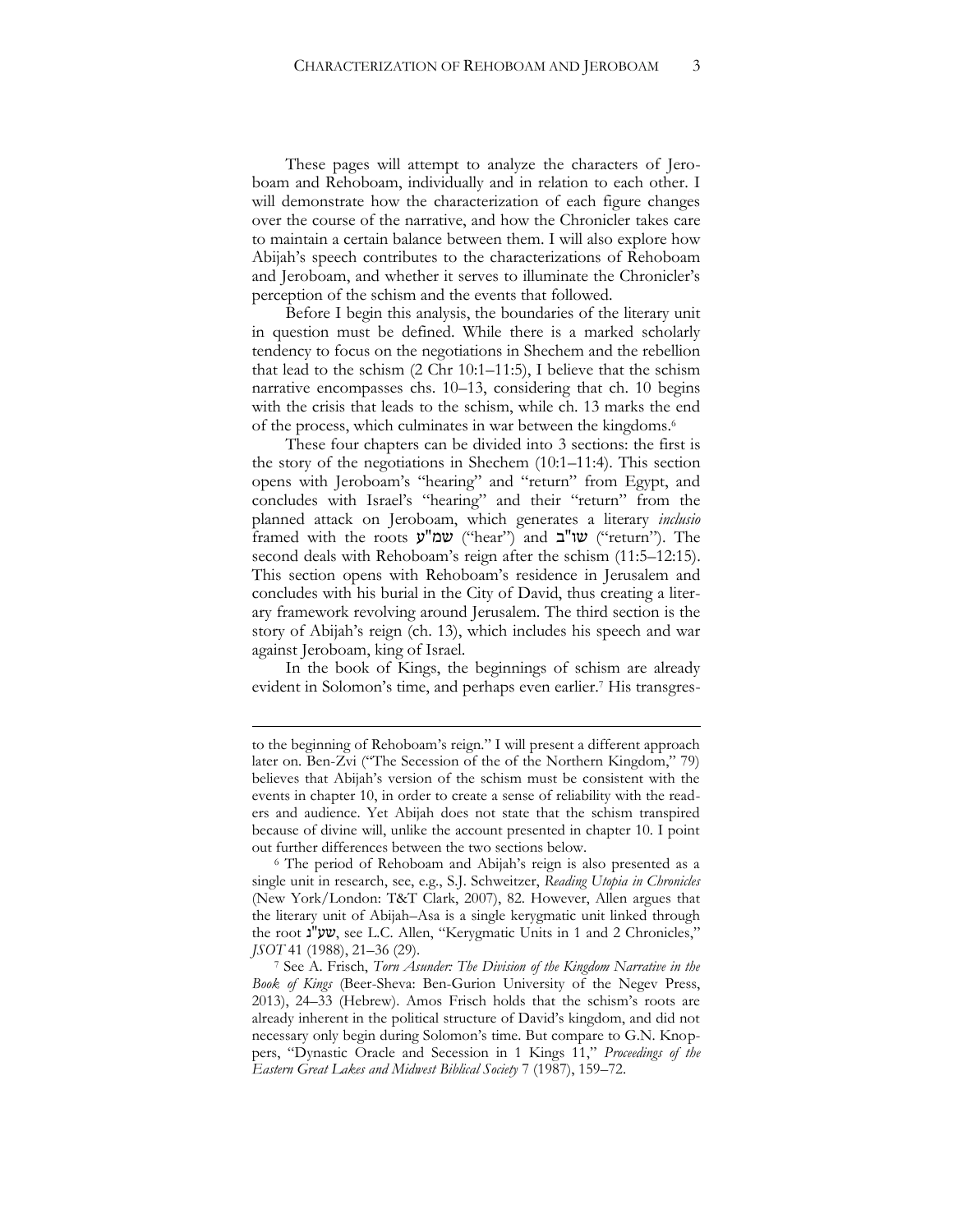sions at the end of his reign<sup>8</sup> lead to God's decree that the kingdom will be divided into two, leaving just one tribe under the house of David's rule (1 Kgs 11:11).<sup>9</sup> Jeroboam son of Nebat is anointed as king over Israel by Ahijah the Shilonite, who promises him a royal dynasty that will rule over ten of the tribes, similarly to the promise made to David (ibid., 29–39).<sup>10</sup> Following this prophecy, Jeroboam rebels, whereupon Solomon seeks his life and Jeroboam flees to Egypt (ibid.,40). The schism itself occurs later, as a result of the negotiations between Rehoboam and the people of the north in Shechem (1 Kgs 12:1–17).<sup>11</sup> Rehoboam's negative response to the people's plea leads to mutiny, and Jeroboam is then appointed by the people (ibid., 20). Rehoboam sets out to challenge Jeroboam in battle in order to restore his kingdom, but the words of a prophet of God stop Rehoboam in his tracks, and from this point on, the Deuteronomist tells the tale of two separate kingdoms, with almost no connection between them. Threatened by Jerusalem's cultic centrality, Jeroboam attempts to prevent his new kingdom's worship there by erecting two golden calves; this act effectively serves as the final nail in the coffin of the united kingdom of Israel (25–

<sup>&</sup>lt;sup>8</sup> The most prevalent opinion in research is that Solomon's sins begin in chapter 11. However, other voices trace the roots of Solomon's sins to his prayer in chapter 8, and even to chapter 3, see M. Avioz, "The Characterization of Solomon in Solomon's Prayer (1 Kings 8)," *BN* 126 (2005), 19–27; E.A. Seibert, *Subversive Scribes and the Solomonic Narrative: A Rereading of 1 Kings 1–11* (New York/London: T&T Clark, 2006); J.J. Kang, *The Persuasive Portrayal of Solomon in 1 Kings 1–11* (Bern: Lang, 2003).

<sup>9</sup> This promise has two different formulations: 1) the kingdom will begin to split during Solomon's time, but only partially: Jeroboam will receive ten tribes, and Solomon just one (1 Kgs 11:13); 2) the schism will occur during the reign of Solomon's son (ibid., 12:34–36). Either way, God's words to Solomon pose a great challenge to Nathan's oracle in 2 Sam 7, which promises David an eternal dynasty. This subject is discussed in research at length, see, e.g., N. Lohfink, "Welches Orakel gab den Davididen Dauer? Ein Textproblem in 2 Kön 8, 19 und das Funktionieren der dynastischen Orakel im Deuteronomistischen Geschichtswerk," in T. Abusch et al. (eds.), *Lingering over Words: Studies in Ancient Near Eastern Literature in Honor of William L. Moran* (Atlanta, GA: Scholars Press, 1990), 349–70.

<sup>10</sup> See T. Ishida, *The Royal Dynasties in Ancient Israel: A Study on the Formation and Development of Royal-Dynastic Ideology* (New York: de Gruyter, 1977), 171–82; G.N. Knoppers, *Two Nations under God: The Deuteronomistic History of Solomon and the Dual Monarchies*, vol. 1: *The Reign of Solomon and the Rise of Jeroboam* (HSM, 53; Atlanta, GA: Scholars Press, 1993), 201.

<sup>&</sup>lt;sup>11</sup> The story of the gathering in Shechem contains several difficulties in the book of Kings (1 Kgs 12). One concern is whether Jeroboam participated in the delegation to Rehoboam, as is implied in v. 3, 12, and 20. This difficulty led several scholars to claim that the Deuteronomist had two versions of the story, one southern and one northern, which were fused into one, see, e.g., S.L. McKenzie, *The Trouble with Kings: The Composition of the Book of Kings in the Deuteronomistic History* (Leiden: Brill, 1991), 47.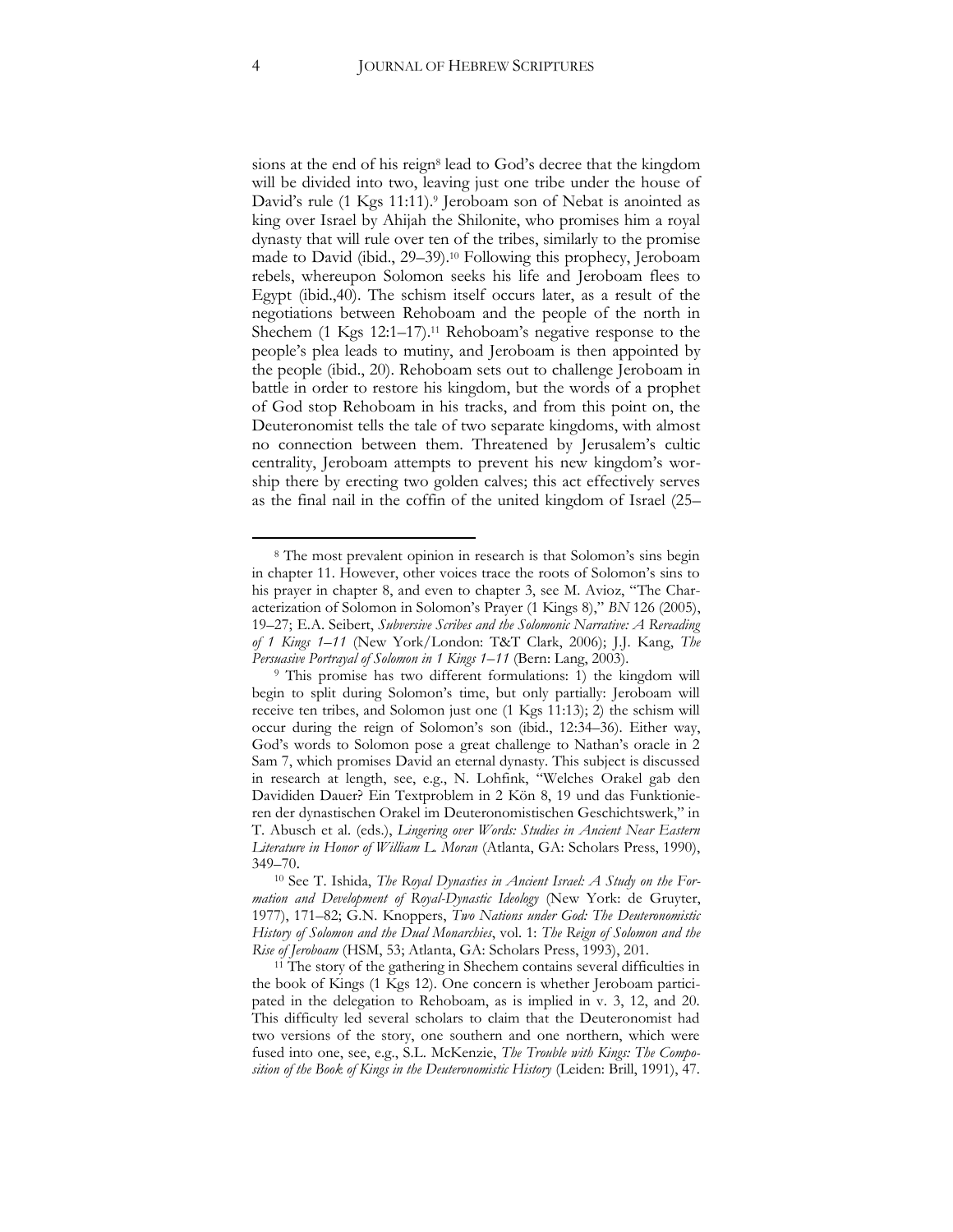33). Jeroboam's sins result in a harsh prophecy from Ahijah, who withdraws his promise of a royal dynasty for Jeroboam. Rehoboam, on his part, does not fare better than the kingdom of Israel; both he and Judah are described in terms as sinful of those of the kingdom of Israel (21–24).

Out of all these narrative elements, the Chronicler incorporates, almost verbatim, only three into his own account: he describes the negotiations in Shechem, the rebellion against Rehoboam, and the prophet's prevention of war against Israel. The rest of the story is omitted; for example, there is no description of Solomon's sins; or of God's warning to Solomon that the kingdom will be torn into two. With the exception of one brief comment (2 Chr 10:15), the story of Ahijah's anointing of Jeroboam and the promise of his reign is missing; as is the story of Jeroboam's rebellion, which is replaced by a brief mention of his escape to Egypt (10:2).<sup>12</sup> There is no background information about Jeroboam's erection of the calves, which are only mentioned once, and not even described as gold (11:15);<sup>13</sup> and the story of the people of the north's anointing of Jeroboam is omitted, as is Ahijah's prophecy of doom against Jeroboam.

Not only omissions characterize the Chronicler's retelling; there are many alterations. In comparison to his portrayal in Kings, the figure of Rehoboam is unrecognizable, and he is described—at least at the beginning of his reign—as a good and worthy king. The circumstances and significance of Shishak of Egypt's invasion is described differently than it is in Kings, and it is consistent with the Chronicler's scheme of reward and punishment.<sup>14</sup>

Other details find their way into the story. Rehoboam marries many women and builds fortified cities. Priest and Levites, as well as other people from the Israelite kingdom, migrate to Jerusalem. Rehoboam selects his son Abijah as his heir during his own lifetime. He leads the people to repent following Shishak's invasion, and this act serves to soften the blow against Jerusalem.

The following table summarizes the omissions and additions in the schism narratives in Kings and in Chronicles:

<sup>12</sup> A more explicit mention is found later, in Abijah's speech (2 Chr 13:6). See below.

<sup>13</sup> Here, too, the explicit description of *golden* calves is found in Abijah's speech (ibid., 8).

<sup>14</sup> See S. Japhet, *The Ideology of the Book of Chronicles and its Place in Biblical Thought* (BEATAJ, 9; New York: Lang, 1997), 132–34.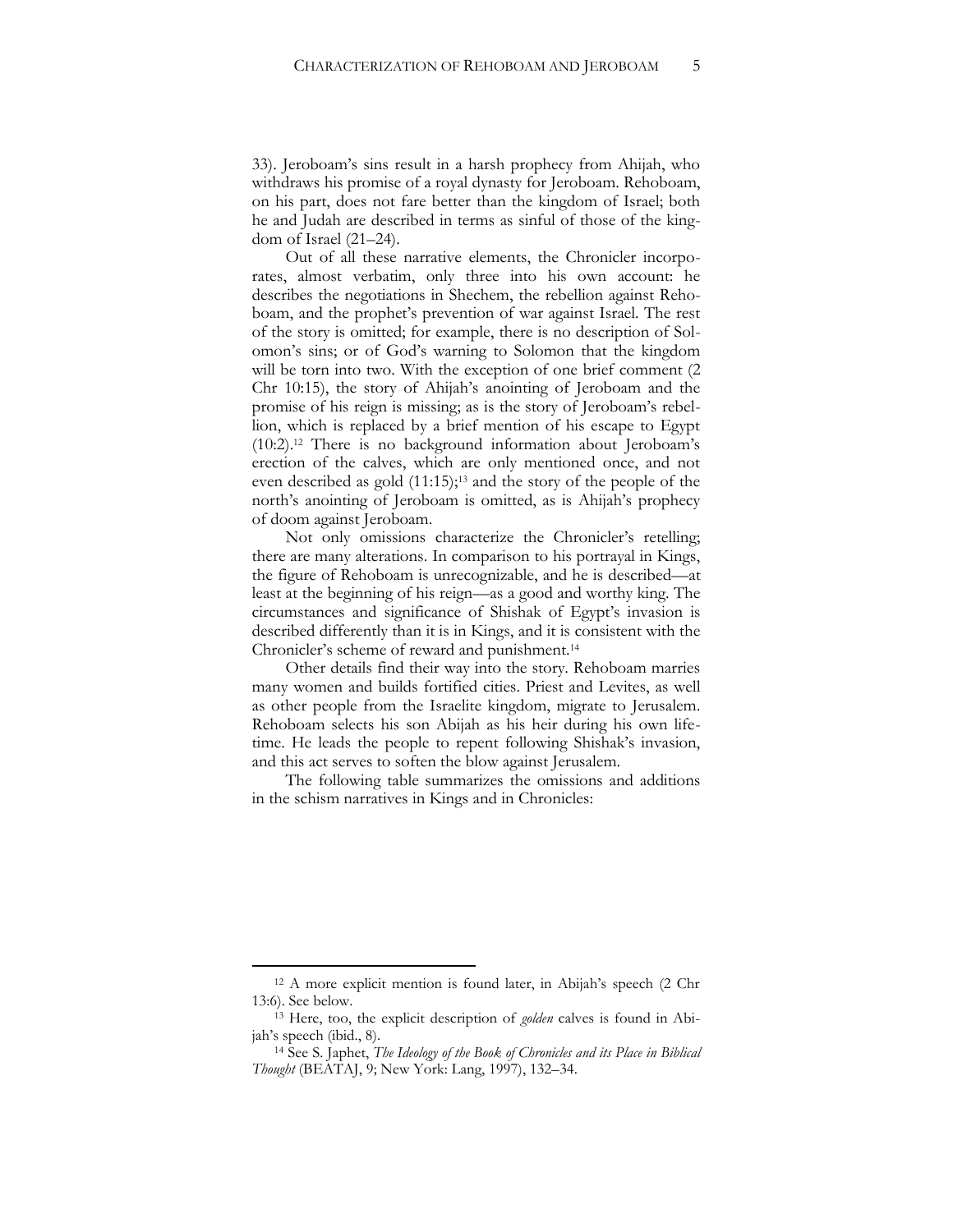| Jeroboam's rebellion                                      | 1 Kgs 11:26-28 |                 |
|-----------------------------------------------------------|----------------|-----------------|
| Ahijah's prophecy to Jeroboam                             | 1 Kgs 11:29-39 |                 |
| Jeroboam's escape to Egypt                                | 1 Kgs 11:40    |                 |
| The assembly at Shechem and<br>rebellion against Rehoboam | 1 Kgs 12:1-20  | 2 Chr 10:1-19   |
| Shemaiah's prophecy                                       | 1 Kgs 12:21-24 | 2 Chr 11:1-4    |
| Jeroboam builds Shechem and<br>Penuel                     | 1 Kgs 12:25    |                 |
| Jeroboam makes golden calves<br>in Dan and Bethel         | 1 Kgs 12:26-33 |                 |
| The man of God's prophecy<br>and the old prophet          | 1 Kgs 13:1-32  |                 |
| Abijah son of Jeroboam falls ill                          | 1 Kgs 14:1-18  |                 |
| The concluding<br>formula<br>οf<br>Jeroboam's reign       | 1 Kgs 14:19-20 |                 |
| Rehoboam builds cities<br>and<br>fortifies them           |                | 2 Chr 11:5-12   |
| The Levites and priests move to<br>Jerusalem              |                | 2 Chr 12:13-17  |
| Rehoboam's marriage and birth<br>of his children          |                | 2 Chr 12:18-23  |
| opening formula<br>The<br>οf<br>Rehoboam's reign          | 1 Kgs 14:21    | 2 Chr 12:13     |
| The sins of Rehoboam<br>and<br>Judah                      | 1 Kgs 14:22-24 | 2 Chr 12:1, 14  |
| Shishak of Egypt's invasion of<br>Jerusalem               | 1 Kgs 14:25-28 | 2 Chr 12:2-4, 9 |
| The prophet Shemaiah's speech,<br>and God's reaction      |                | 2 Chr 12:5-8    |
| Rehoboam<br>the<br>and<br>people<br>repent                |                | 2 Chr 12:12     |
| formula<br>concluding<br>The<br>οf<br>Rehoboam's reign    | 1 Kgs 14:29-31 | 2 Chr 12:15-16  |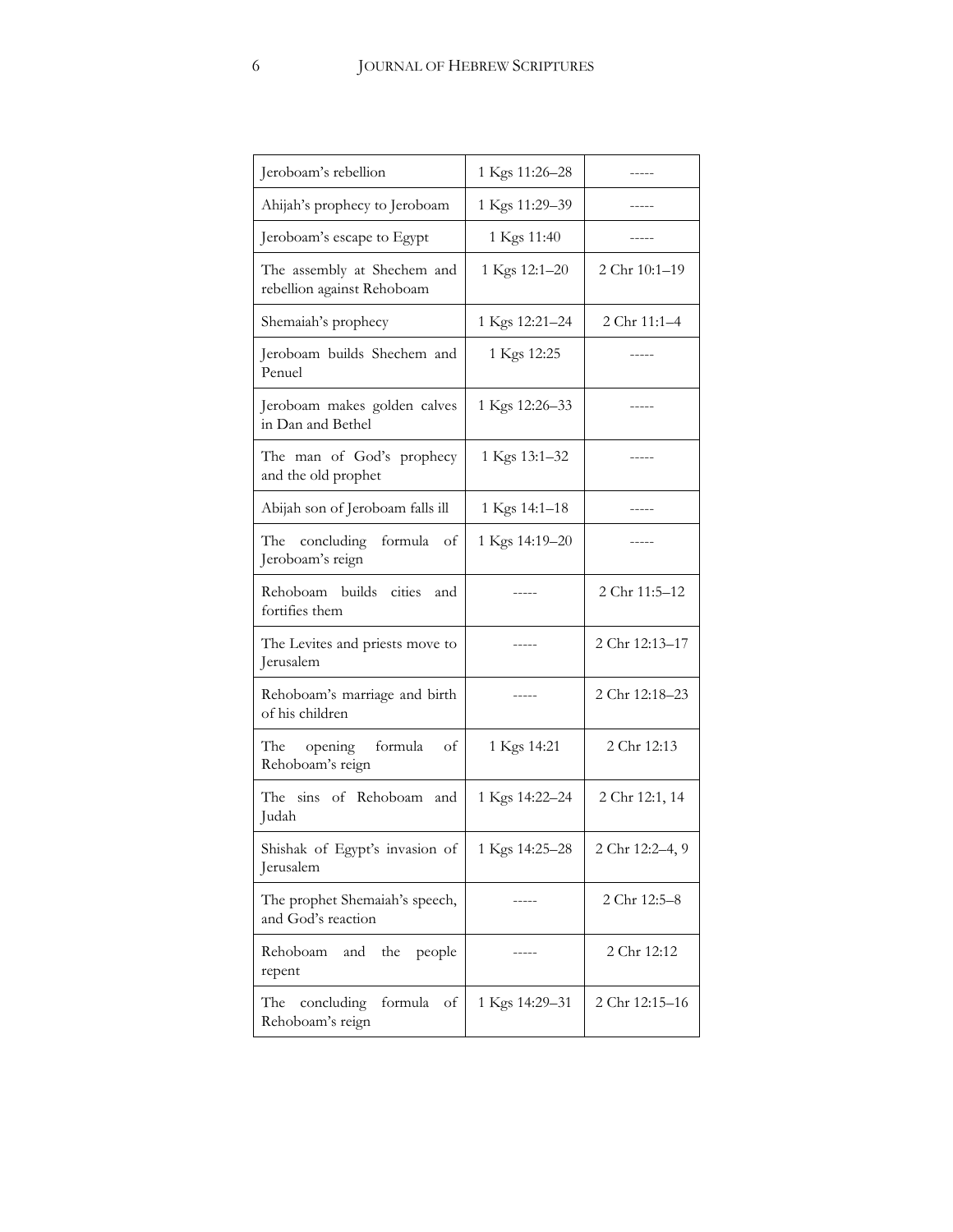How can these omissions, additions, and alterations be understood? We may posit that the Chronicler, a firm supporter of the kingdom of Judah and the Davidic dynasty, was forced to depict an event he would rather have omitted: the divinely ordained reduction of the Davidic line's power. The Chronicler was unable to deny the schism as to do so would be to contradict an irrefutable historical reality,<sup>15</sup> but to present the story in its entirety would challenge the virtue of Solomon, whom the Chronicler characterizes as one of the ideal figure in the book.<sup>16</sup> He also elected to omit the promises to Jeroboam, in order to avoid placing him on similar footing with David following his divine election.<sup>17</sup> The Chronicler thus presented the schism in the most abbreviated form possible, including only the negotiation scene at Shechem. Even this narrative choice, however, poses a problem for the Chronicler, as it presents the schism as the result of a conflict of human interests, rather than an expression of divine will.

The Chronicler's negotiation episode includes additional details that are not directly related to the political assembly at Shechem. These details are listed succinctly, without any background information.<sup>18</sup> For example, while the Chronicler avoids explicit discussion of Jeroboam's rebellion, he nonetheless mentions Jeroboam's return from Egypt (2Chr 10:2). He notes that the people sent for him, although he makes no mention of Jeroboam's status.<sup>19</sup> He parenthetically mentions Ahijah the Shilonite's promise to Jeroboam (ibid., 10:15), but the content of the promise is not revealed to the reader. While he does bring the story of the prophet's prevention of attack on Jeroboam in its entirety, he omits the pre-

<sup>15</sup> Japhet, *I and II Chronicles*, 657; Ben-Zvi, "The Secession of the of the Northern Kingdom," 62–63.

<sup>16</sup> See R. Mosis, *Untersuchungen zur Theologie des chronistischen Geschichtswerkes* (Freiburger theologische Studien, 92; Freiburg im Breisgau: Herder, 1973), 164–69; R.L. Braun, "The Solomonic Apologetic in Chronicles," *JBL* 92 (1973), 503–16; H.G. Williamson, "Accession of Solomon in the Books of Chronicles," *VT* 26 (1976), 351–61. However, compare to Yong H. Jeon, who objects to the assumption that Solomon is characterized as an ideal, perfect figure, see Y.H. Jeon, *Impeccable Solomon? A Study of Solomon's Faults in Chronicles* (Eugene, OR: Pickwick, 2013). In this context, it is possible to consider Daniel D. Pioske's reading: that comparisons drawn between Solomon and Hezekiah (by Williamson, for example) do not necessarily emphasize Solomon's greatness so much as Hezekiah's, according to the criteria relevant to the context of the book's writing, the Persian era. On both sylleptic and proleptic aspects of the Chronicler's narrative style see D.D. Pioske, *David's Jerusalem Between Memory and History* (New York/London: Routledge, 2015), 132–76.

<sup>17</sup> See Knoppers, "Rehoboam in Chronicles," 430.

<sup>18</sup> See, e.g., Schweitzer, *Reading Utopia in Chronicles*, 88–89.

<sup>19</sup> See, e.g., Ben-Zvi, "The Secession of the Northern Kingdom," 66– 67.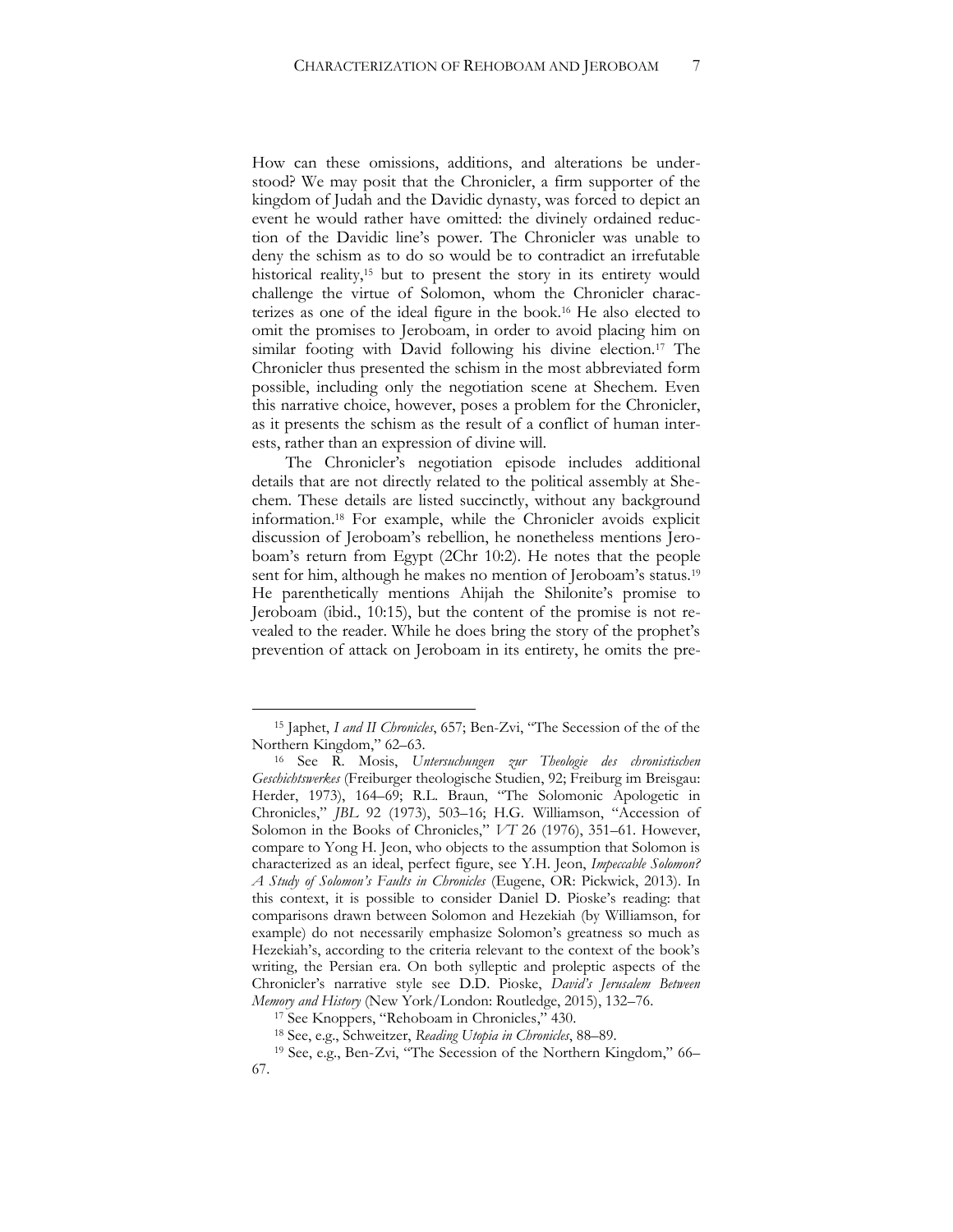ceding episode of Jeroboam's coronation (1 Kgs 12:20), which somewhat obscures Rehoboam's incentive to go to war.<sup>20</sup>

In general, the Chronicler essentially omits the factors leading up to the negotiation scene in Shechem, so that when the narrative sequence of events in the book of Chronicles is considered in its entirety, this scene alone emerges as the central contributing factor to Israel's schism into two separate kingdoms.<sup>21</sup>

However, when we consider Abijah's speech in the third section of this narrative (2 Chr 13:4–12), a completely different story emerges, and some aspects of this new picture can be considered actual contradictions.

The narrator's neutral mention of how Jeroboam flees to Egypt, away from Solomon, becomes an explicit accusation that retroactively reveals the reason for his escape: "Yet Jeroboam son of Nebat, a slave of Solomon son of David, rose up and rebelled against his lord" (ibid., 6).<sup>22</sup>

The negotiation scene contains no personal criticism against Jeroboam, whereas in his speech, Abijah uses the disparaging title of "slave of Solomon."<sup>23</sup>

In ch. 10, the people of the north are presented as a legitimate party, and shortly after, the prophet Shemaiah describes them as "brothers" (11:4), while Abijah describes them as "worthless scoundrels" (13:7).<sup>24</sup>

Abijah's description of Rehoboam as "young and irresolute" (ibid.) contradicts Rehoboam's behavior in ch. 10. Even more so, it is inconsistent with the determination he displays when he plans to attack the northern kingdom.<sup>25</sup>

<sup>20</sup> The juxtaposition of these two events in Kings contributes to the understanding that Jeroboam's election was the *de-facto* motive for Rehoboam's war.

<sup>21</sup> Ben-Zvi holds that in Chronicles, Shechem is not only chosen for geopolitical reasons, as expressed in Kings; it is also based on the struggle between Yehud and Samaria, especially the conflict between Jerusalem and the Samarian cultic ritual that took place in Shechem. In this way, the Chronicle alerts his readers not only to the question of why God brought about the schism, but why God created the possibility of cultic worship that essentially contradicts worship in Jerusalem. See Ben-Zvi, "The Secession of the Northern Kingdom," 87–88. And see further, below.

<sup>&</sup>lt;sup>22</sup> I hold the accepted view that "his lord" (אדניו refers to Solomon rather than Rehoboam. However, Josephus, and Williamson in his wake, hold that the reference to "worthless scoundrels" (אנשים רקים) describes the young men who led Rehoboam astray. See H.G. Williamson, *1 and 2 Chronicles* (NCB; Grand Rapids, MI: Eerdmans, 1982), 252–53. And compare Knoppers, "Rehoboam in Chronicles," 437 n. 48.

<sup>23</sup> Cudworth explains that the word עבד does not mean "slave" here, but rather, "servant." See Cudworth, "The Division," 521. This interpretation, in my opinion, is not consistent with the spirit of the text.

<sup>24</sup> See E.L. Curtis and A.L. Madsen, *The Books of Chronicles* (ICC; Edinburgh: T&T Clark, 1910), 375.

<sup>25</sup> See M.J. Selman, *2 Chronicles* (TOTC; Leicester: Inter-Varsity Press,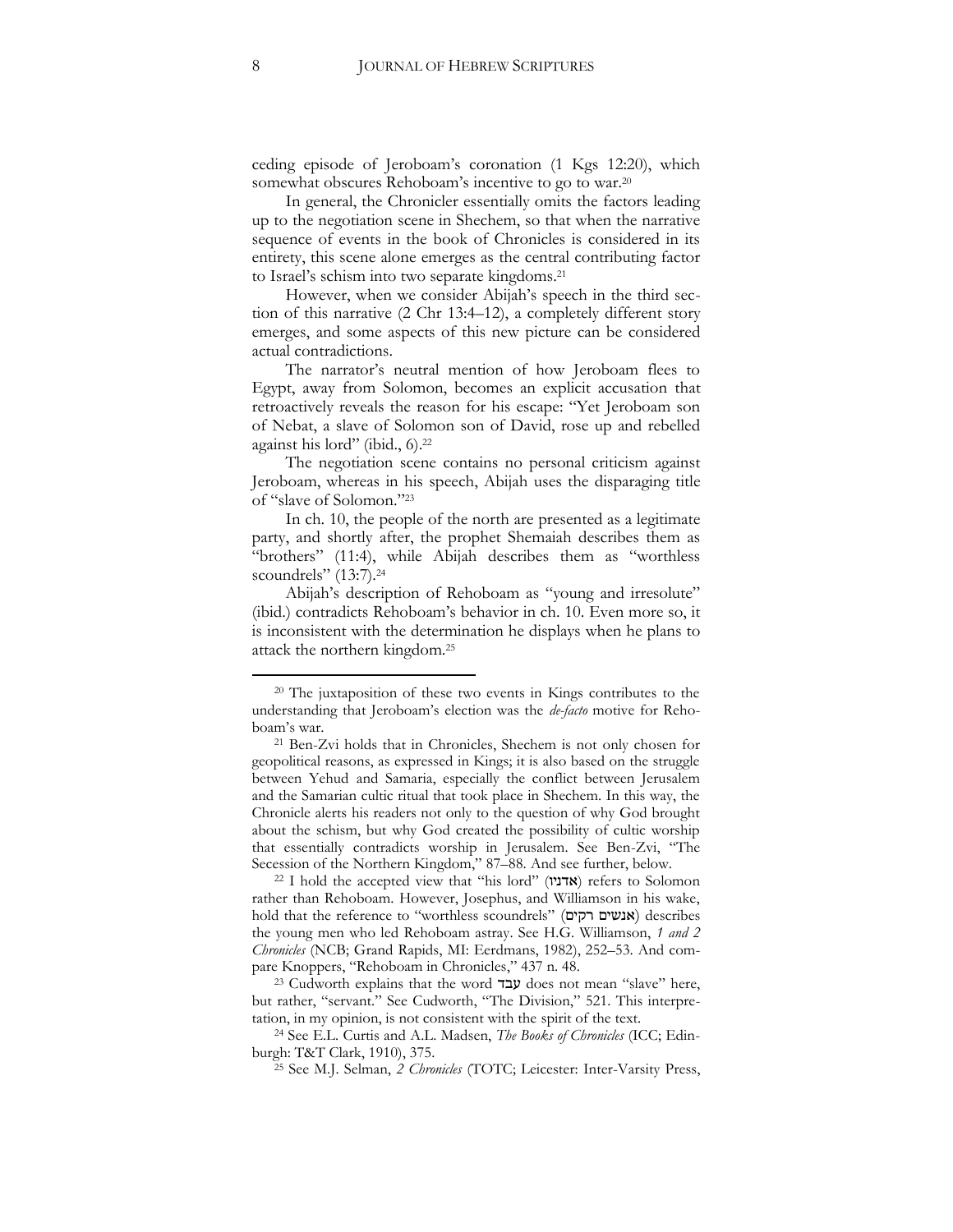The request made by the people of the north in Shechem is presented as legitimate,<sup>26</sup> but Abijah portrays them as "worthless scoundrels" who seek to exploit the young, inexperienced king (ibid.).

The idea that Rehoboam's decision to follow the younger men's counsel was orchestrated in order to fulfill God's word (10:15) is completely absent from Abijah's speech, which points solely to human and political causes.

The negotiation scene in Shechem mentions Ahijah the Shilonite's promise to Jeroboam. This promise is not mentioned in Abijah's speech; the only promise that features is the divine promise of an eternal Davidic dynasty.

These contradictions can ostensibly be resolved by noting that Abijah's speech is a polemic attack on the new Israelite kingdom, and therefore does not mention Jeroboam's divine election or the people's legitimate request of Rehoboam. However, even so, these contradictions still require reconciliation. Seeing as the Chronicler himself reshaped the schism narrative, omitting and adding certain details, he was presumably satisfied with the final product; if so, then why does he generate such contradictions through Abijah's speech, which is also shaped by his own hand?<sup>27</sup>

This, in turn, brings us back to the question: what is the source of the disparity between the accounts of the schism presented by the narrator in Rehoboam's time, and by Abijah in his speech?

I will now attempt to address the disparity between the first and third sections of the schism narrative through an exploration of the characterization of Rehoboam and Jeroboam during and following the schism. Scholars are divided in in regard to the char-

<sup>2008), 380.</sup> But compare to Jeon, *Impeccable Solomon*, 19.

<sup>26</sup> The three days Rehoboam requests in order to reach a decision, as well the advice the elders give him, prove that their request is at least legitimate.

<sup>27</sup> In his 2007 article, Louis C. Jonker discusses the differences between Kings and Chronicles as part of the scholarly debate regarding the nature of the books of Chronicles. He holds that some of these changes result from the Chronicler's objective to create a bridge between the period of the first temple and his current reality—Yehud in the Persian era. These two dimensions in time—the past and the present—are interdependent and must both be considered during the reading of the book, as the traditions of the past may serve to illuminate the changing circumstances of the present. See L.C. Jonker, "Reforming History: The Hermeneutical Significance of the Books of Chronicles," *VT* 57 (2007), 21–44. This does raise the question whether Jonker's opinion is relevant when dealing not with changes or contradictions between Kings and Chronicles, but within the book of Chronicles itself; can such contradictions point to a distinction between two different perceptions, each of which has its own place, rather than to a bridge between the past and the present? See further below.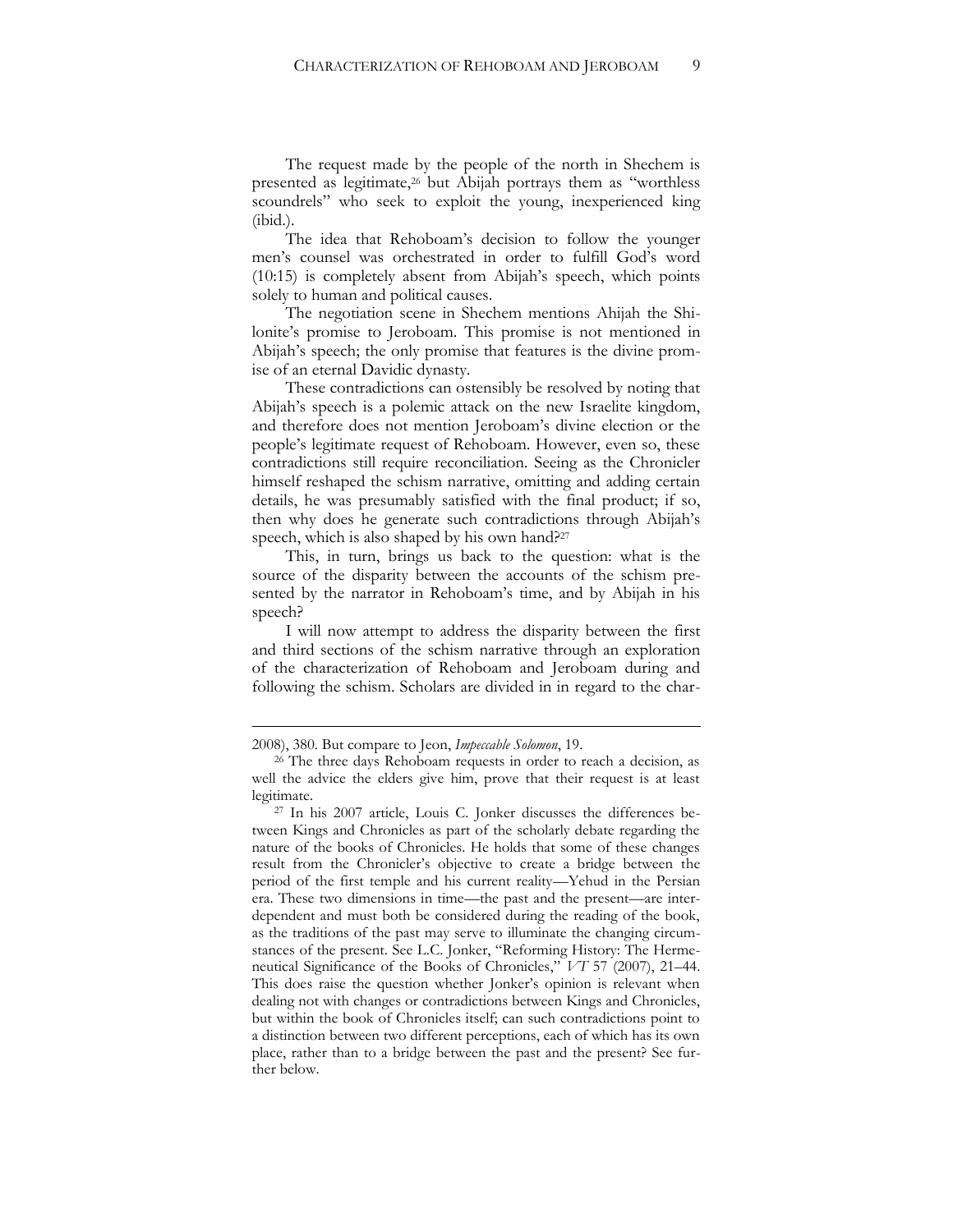acters' virtue: Hugh G. Williamson claims that the text portrays Rehoboam as a sinner, in which case the schism transpired because the northern population did not consider Rehoboam worthy of succeeding Solomon. If so, then the schism was initially legitimate and even necessary, but once a worthy, righteous king such as Abijah ascended the throne, there was no justification for a separate Israelite kingdom. Therefore, within this paradigm, once the Israelites rejected Abijah's plea to reunite the kingdoms, they were considered "worthless scoundrels."<sup>28</sup>

Gary N. Knoppers is convinced that in the book of Chronicles, the schism is never considered legitimate. He argues that in the book of Kings, the seeds of schism are already planted during Solomon's reign, while in Chronicles it is a shocking narrative surprise implemented solely by Jeroboam and the Israelites, who exploit Rehoboam's inexperience in order to undermine the legitimate cult and royal Davidic dynasty.<sup>29</sup>

I believe that a careful reading of the text challenges both Williamson's and Knoppers's analyses. For the first three years of his reign, the Chronicler describes Rehoboam in extremely positive terms. This undermines Williamson's assertion that the people of the north sought alternate leadership to Rehoboam's due to his sins—an antithetical picture emerges from the text.<sup>30</sup>

On the other hand, if Knoppers is correct in stating that the schism was never considered legitimate, and Jeroboam and the Israelites are presented as the sole culprits, then how is it logical that the Chronicler only reveals these charges against Jeroboam and Israel in Abijah's time, rather than factoring them in during the first three years of Rehoboam's reign, when he is still characterized as a worthy king?

In my opinion, the characters of Rehoboam and Jeroboam should be viewed in a different light—as changing, developing characters, rather than static, unchanging figures, as implied by Williamson and Knoppers's readings. In each section of the narrative, each character either progresses or regresses, and this fluctuation will illuminate the disparity between the different parts of the narrative.

<sup>28</sup> Williamson, *Israel in the Books of Chronicles*, 113.

<sup>29</sup> Knoppers, "Rehoboam in Chronicles," 424–25.

<sup>30</sup> See also Knoppers, ibid., 434 n. 40. The reading that Rehoboam was the main cause of the schism is honed in Cudworth's aforementioned article. He believes that Rehoboam is solely responsible for the schism as he failed where David and Solomon had succeeded. While the two other kings unified Israel under the term "all of Israel," Rehoboam's reign presents a picture in which all of Israel is referred to as "Judah." This reading, however, is not convincing, and I believe that it results from Cudworth completely overlooking a crucial part of the schism narrative—ch. 11:5– 23, which describes Rehoboam's successes; according to Cudworth's view, he would not be worthy of enjoying them.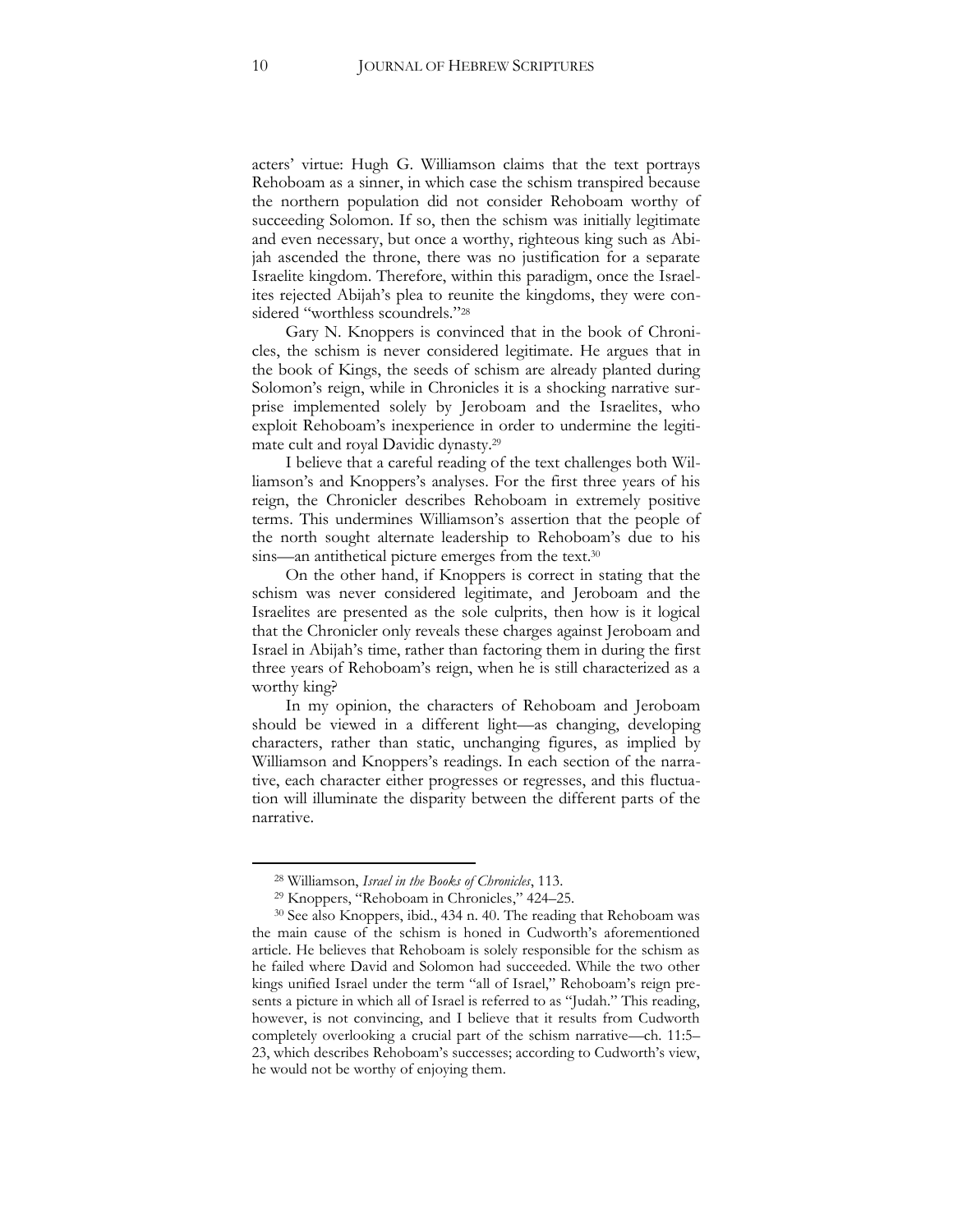## **THE FIRST SECTION (10:1–11:4): NEGOTIATIONS IN SHECHEM**

I will begin with Jeroboam. Jeroboam is introduced as a character that fled to Egypt because of Solomon. This introduction deviates significantly from the Deuteronomist's version in Kings. While the Deuteronomist uses the root  $\mathbf{w}$ " $\mathbf{w}$ , settled/sat: "and Jeroboam" settled in Egypt," the Chronicler uses the root ב"שו, return: "Jeroboam returned from Egypt." Some have claimed that the Chronicler made this change in order to show that Jeroboam left Egypt prior to the assembly in Shechem.<sup>31</sup> I believe that this emendation stemmed from the Chronicler's desire to portray Jeroboam's disinclination to remain in Egypt; while he fled there to escape Solomon, the Chronicler suggests, he returned at the earliest opportunity—presumably following Solomon's death prior to the assembly at Shechem.<sup>32</sup> It may be that through this, the Chronicler is hinting that Jeroboam was eager to fulfill the promise of his kingship. After Jeroboam's return from Egypt, he is mentioned four more times: twice as the head of the delegation to Rehoboam; once as the subject of Ahijah the Shilonite's promise; and finally, after Rehoboam's attack on the northern kingdom is prevented.

Jeroboam approaches Rehoboam twice; the first time, "Jeroboam and all Israel came" (2 Chr 10:3), whereas the second time, "Jeroboam and all the people came" (10:12).<sup>33</sup> On both occasions, emphasis is placed on Jeroboam's leadership; he leads the delegation, which might explain the singular form of the Hebrew verb "came" (ויבא (in both verses.<sup>34</sup> Once Rehoboam takes his own generation's advice, however, the people are the ones who act and react: it is the people who "answered the king" (10:16); it is the people who return to their tents in protest; and it is the people who quote the mutinous motto of Sheba son of Bikhri, "What share do

<sup>&</sup>lt;sup>31</sup> The variations between the Chronicler and the Deuteronomist's versions and its relationship to the Septuagint (version B) are discussed widely in literature, see, e.g., J.R. Linville, *Israel in the Books of Kings: The Past as a Project of Social Identity* (JSOTSup, 272; Sheffield: Sheffield Academic, 1998), 155–58.

<sup>32</sup> See Japhet, *I and II Chronicles*, 652.

<sup>&</sup>lt;sup>33</sup> There seems to be no significant difference between the expression "all of Israel" and "all the people." The phrase "all of Israel" features in v. 1 and v. 3. From vv. 5–15 Israel is referred to as "the people," a fact which explains the phrase "all the people" in v. 12. In v. 16, the Chronicler begins to use both phrases.

<sup>34</sup> The source in Kings (2 Kgs 12:3) has a *qere* and a *ketiv.* The latter is "came" in plural form (ויבאו), while the former is singular (ויבא). Knoppers also sees Jeroboam as the leader of the rebellion, see Knoppers, "Rehoboam in Chronicles," 435 n. 43. Cudworth, "The Division," 516– 17, concludes from the plural "they spoke" that Jeroboam may not have been the leader, but this may not be accurate, as he is overlooking the singular form of "came," which appears twice, indicating that Jeroboam is the leader of the people who draws them to Rehoboam in protest.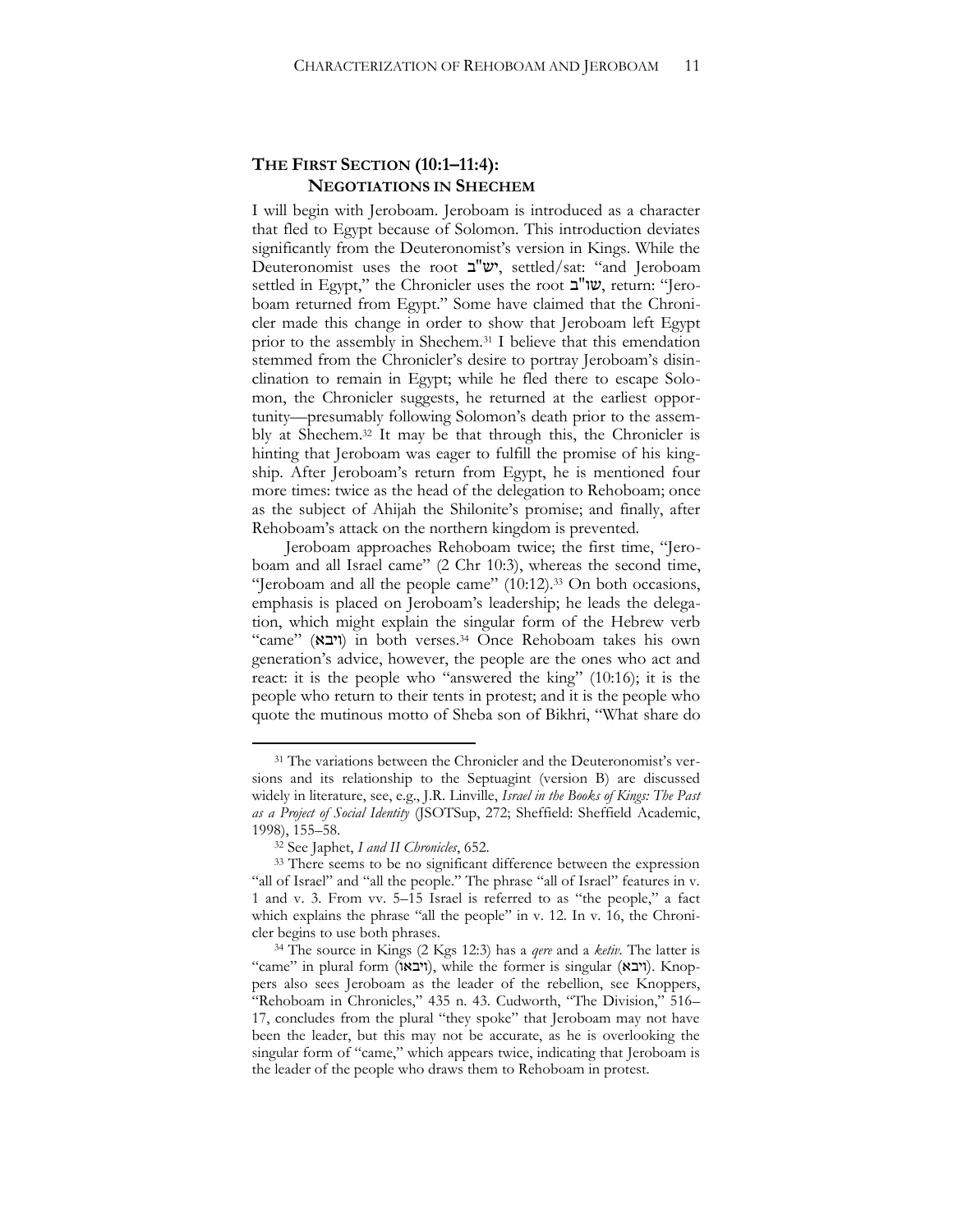we have in David?" (see 2 Sam 20:1). Jeroboam is not mentioned at all at this point, and there is no telling what part he played in the people's uprising, if at all. Jeroboam's apparent silence thus creates a balance between his role during the rebellion and his role at the beginning of the narrative. While he initially leads the delegation to Rehoboam, and presumably presents the people's objection, he is silent as the rebellion surges and the people take over. The narrator does not present Jeroboam as an active member of the people's rebellion.

I will now explore Rehoboam's characterization. The narrative exposition presents Rehoboam's arrival in Shechem for his coronation.<sup>35</sup> His departure from Jerusalem<sup>36</sup> and venture to Shechem, of course, raises the question of whether the coronation's location was born out of goodwill towards the people of the north, or out of weakness when he understood that the Davidic dynasty's control over the northern area of Israel was flagging.<sup>37</sup> I am convinced that had Rehoboam gone to Shechem in order to reaffirm his presence in the north, he would certainly have brought his army with him. The fact that he arrives without military accompaniment—a move that almost costs him his life (2 Chr 10:18)—suggests that he attempted to hold his coronation in Shechem as an act of goodwill.

The people's request to Rehoboam is phrased moderately; there is no demand to cancel their labor, only to reduce their heavy burden. Rehoboam is thrown off guard by their request, and asks for three days in order to reach a decision. He seeks advice from the elders, who recommend that he accept the people's request, and from younger men, who advise him to turn the people down with a display of strength.<sup>38</sup> Rehoboam takes the latter advice, and spurns the elders' counsel.

<sup>35</sup> Williamson, *Israel in the Books of Chronicles*, 103, argues that the expression "all of Israel" refers to all of Israel, from the north and the south. Ralph W. Klein, however, believes that it is more likely that the Chronicler is referring to the ten tribes, see R.W. Klein, *2 Chronicles*: *A Commentary* (Hermeneia; Minneapolis, MN: Augsburg Fortress, 2012), 156.

<sup>36</sup> W. Johnstone, *2 Chronicles 10*–*36: Guilt and Atonement* (JSOTSup, 254; Sheffield: Sheffield Academic, 1997), 24–25. But compare to S.L. McKenzie, *1*–*2 Chronicles* (AOTC; Nashville: Abingdon, 2004), 261.

<sup>37</sup> Japhet, *I and II Chronicles*, 651–52, claims that the visit was intended to reinforce his hold upon the kingdom of Israel. Cf. L.C. Jonker, *1 and 2 Chronicles* (Understanding the Bible Commentary Series; Grand Rapids, MI: Baker Books, 2013), 209. Another possibility to consider is Nigel Allan's evaluation that Shechem had a considerable number of Levites who were avid supporters of the Davidic line, see N. Allan, "Jeroboam and Shechem," *VT* 24 (1974), 353-57 (356). The indirect link to a place that was home to many Levites is of course related to the Chronicler's pro-Levite inclination, which is expressed in many places in the book. See Y.S. Kim, *The Temple Administration and the Levites in Chronicles* (CBQMS, 51; Washington, DC: Catholic Biblical Association of America, 2014).

<sup>38</sup> There is scholarly debate regarding the nature of these "elders" and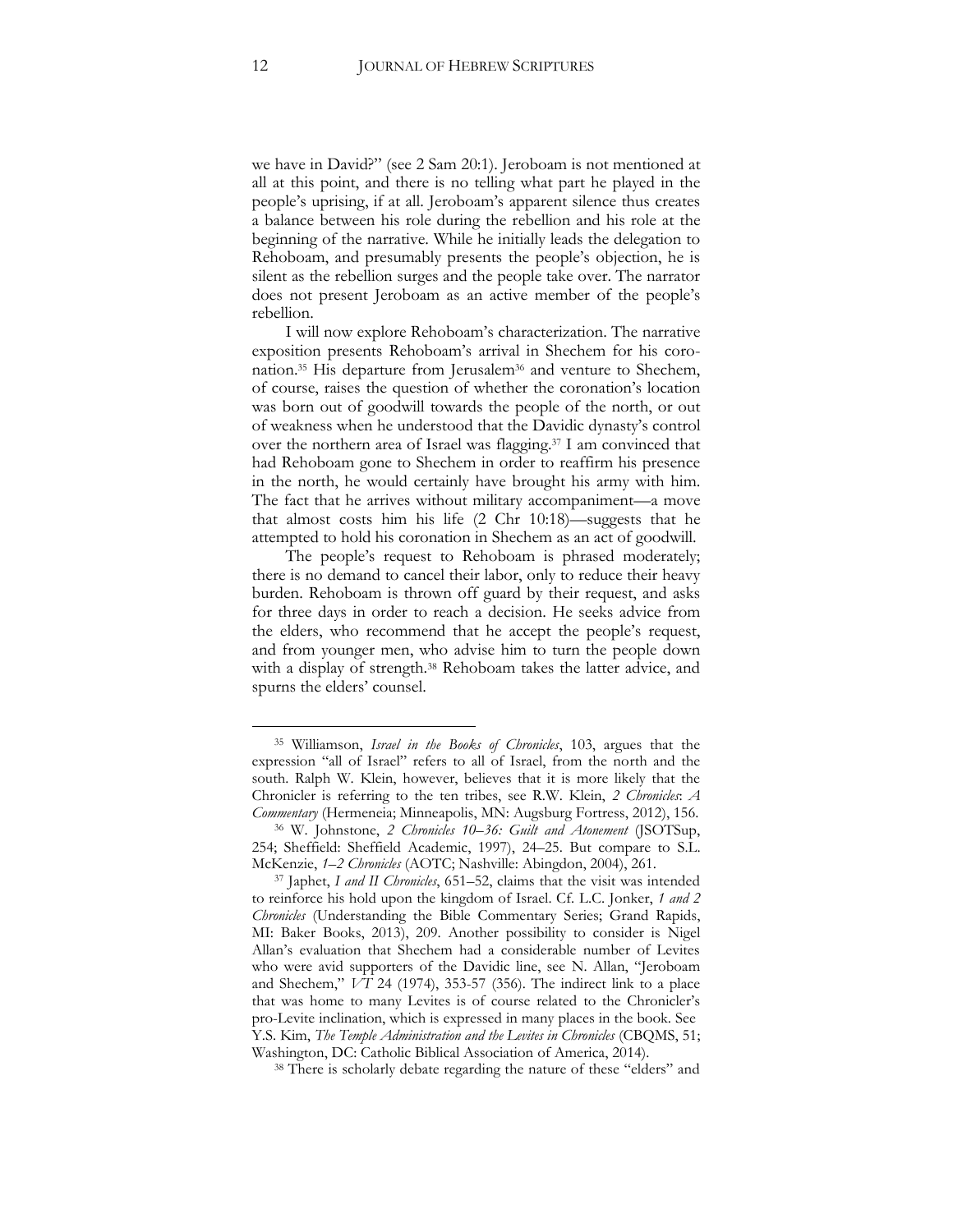How should Rehoboam's course of action in this episode be assessed? Some have justifiably argued that Rehoboam's arrogance and indecisiveness lead him to accept the younger men's advice, which results in the schism.<sup>39</sup> Several aspects in the story, however, militate against this view. Firstly, the three days Rehoboam takes to reach a decision do not necessarily suggest that Rehoboam sought to reject the people's request.<sup>40</sup> Rather, Rehoboam seems to be inclined towards accepting the elders' advice and yielding to the people. This is supported by the fact that Rehoboam does not repeat the people's request to the elders, presumably because he is able to predict what their response will be. In contrast, when presenting the people's request to the young men, he repeats it in full: "What do you advise that we answer this people who have said to me, 'Lighten the yoke that your father put on us'?" (10:9)—as if through repetition of the people's words, repetition which is apparently superfluous, Rehoboam emphasizes the people's needs, and how they ought to be dealt with. The young men also repeat the people's words, as if hinting that they are about to agree with them—and this repetition, therefore, results in certain surprise when they reject the people's demands.

This narrative surprise, generated by Rehoboam's rejection of the people's demands, is explained immediately after, with mention of the promise to Jeroboam. Mentioning the promise at this stage illuminates precisely why Rehoboam makes the unworthy choice he does, despite his carefully calculated behavior. The people's rebellion and Rehoboam's fatal choice have already been determined by God. Rehoboam's decision can be compared to Absalom's decision to accept Hushai the Archite's advice rather than that of Ahitophel, a choice so disastrous that the narrator is compelled to explain that "the Lord had ordained to defeat the good counsel of Ahithophel, so that the Lord might bring ruin on Absalom" (2 Sam 17:14). Both Absalom and Rehoboam fail to choose the obviously preferable option because they are deprived of free choice.<sup>41</sup>

<sup>40</sup> See Japhet, *I and II Chronicles*, 653.

<sup>&</sup>quot;young men" (literally, "children"): are these two different age groups among the officials, or perhaps two different authorities the king would consult with on political affairs? See a survey of opinions in Japhet, *I and II Chronicles*, 654–55.

<sup>&</sup>lt;sup>39</sup> The idea that Rehoboam's arrogance results in the schism is the most prevalent opinion in research. See, e.g., B.E. Organ, " 'The Man Who Would Be King': Irony in the Story of Rehobaom," in J.R Wood, J.E. Harvey, and M. Leuchter (eds.), *From Babel to Babylon: Essays on Biblical History and Literature in Honour of Brian Peckham* (New York: Bloomsbury, 2006), 124–32.

<sup>41</sup> This can be compared to Amaziah's decision to fight against Jehoash: "But Amaziah would not listen—it was God's doing, in order to hand them over" (2 Chr 25:20); and perhaps to Josiah's decision to go out to war with Neco: "He did not listen to the words of Neco from the mouth of God" (2 Chr 35:22).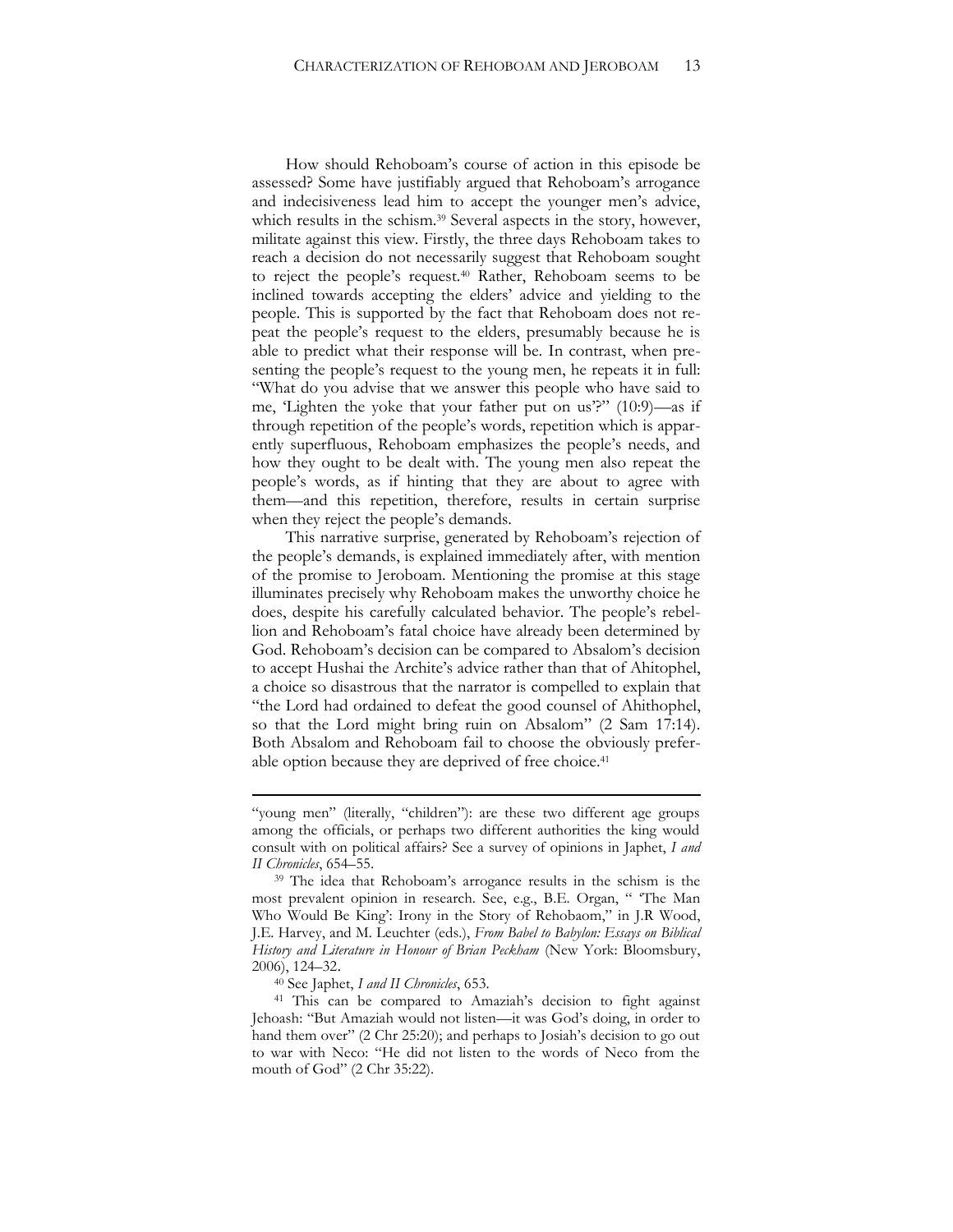After rebellion breaks out, Rehoboam does all he can to suppress it; Josephus explains that he dispatches Hadoram, "who was in charge of forced labor" (2 Chr 10:18), in order to placate them and ask for their forgiveness.<sup>42</sup> Amos Frisch believes that Hadoram's official position was effectively that of treasurer or finance minister, and Rehoboam sent him as only he was capable of discussing more accommodating terms of employment with the people.<sup>43</sup>

The next section relates how Rehoboam's plan to fight against Jeroboam is thwarted by prophetic intervention (11:1–4). This narrative seems to reveal another facet of Rehoboam's personality. Scholars have noted the difference between his insecurity prior to the schism and his determination in this episode—until the prophet Shemaiah makes his declaration, and Rehoboam must go back on his intentions.<sup>44</sup> Essentially, this narrative is no different from the negotiation narrative in Shechem: in both, Rehoboam's initial intentions ultimately capitulate to the will of God, who exercises absolute control over the unfolding events.

So far, this analysis shows that the Chronicler characterizes both kings as essentially faultless. Despite certain implicit ambiguity, it seems that Jeroboam always harbors hope to attain the kingship, and to this end he returns from Egypt at the first possible opportunity. Yet despite this ambition, he does not impose himself upon the northern tribes, and he is not necessarily the instigator of the rebellion. While he does lead the delegation to Rehoboam, their logical, moderate request indicates that the rebellion need not take place.

Rehoboam is characterized both overtly and covertly. Rehoboam is overtly presented as a positive, reasonable king. As an act of goodwill, he intends to hold his coronation in the vicinity of the northern tribes, and ventures out without his army. He does not answer the delegation's request immediately, but confers first with his subjects, and displays willingness to take their demands into consideration. Even in a moment of weakness and revenge, he accepts the prophet Shemaiah's call, and cancels his attack on the northern tribes. Reading between the lines, however, Rehoboam emerges as a puppet in the hands of God; although he seems inclined to accept the elders' advice, in the end he accepts the advice of the young men, and though he seems determined to regain his kingdom, he accepts God's word, conveyed by the prophet, and orders his army to retreat; both acts are direct fulfillments of God's will. This process emphasizes that it is God who makes the decision to split the kingdom into two. A more negative characterization of Rehoboam would have resulted in the schism being attributed to his arrogance, rather than to God's will. Casting Re-

<sup>42</sup> Josephus, *Ant.* 8.220–221.

<sup>43</sup> Frisch, *Torn Asunder*, 264.

<sup>44</sup> See Japhet, *I and II Chronicles*, 660.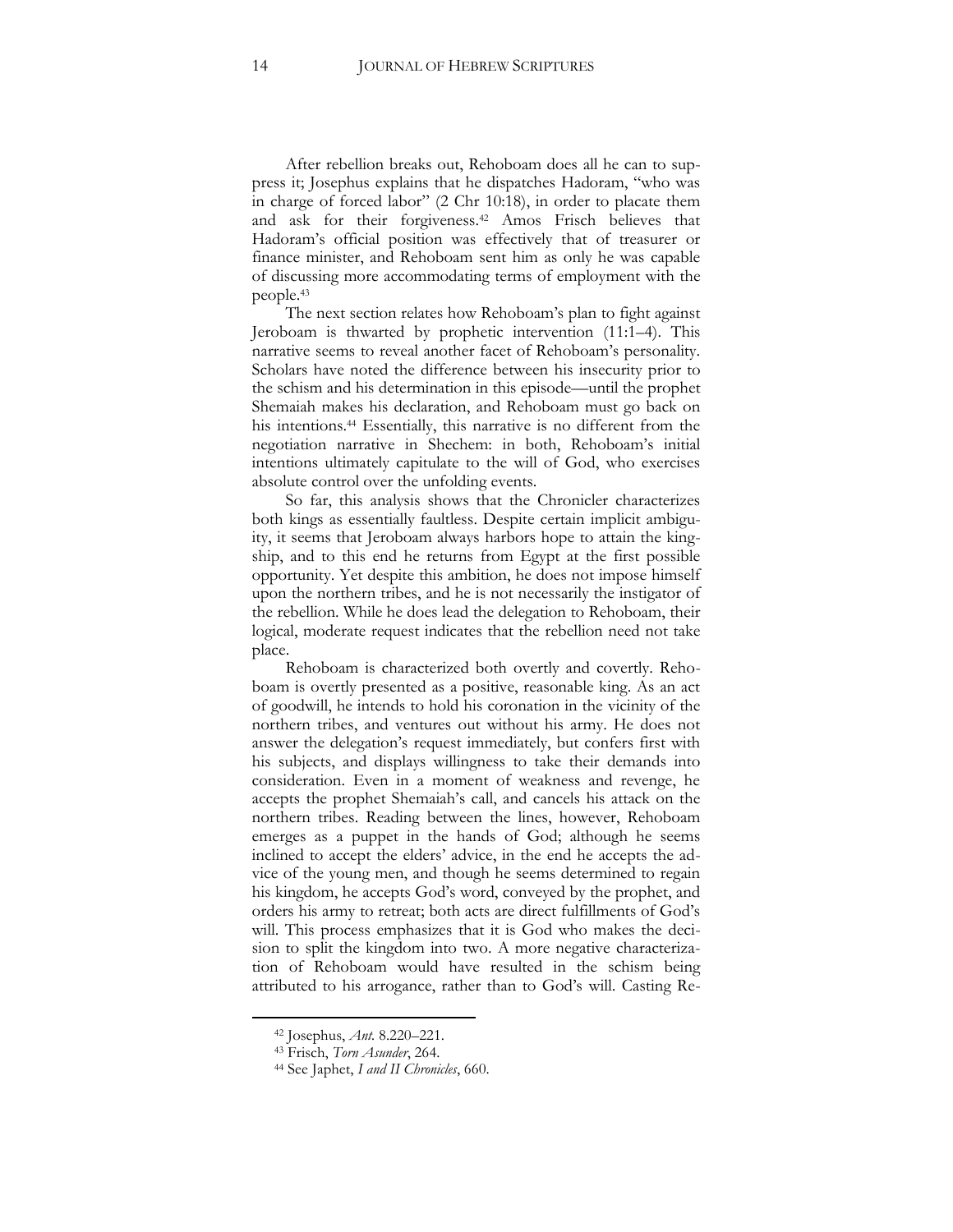hoboam and Jeroboam in a positive light, therefore, presents the schism as the direct, exclusive act of God, despite other human intentions.<sup>45</sup>

## **THE SECOND SECTION (11:5–12:15): REHOBOAM'S KINGDOM FOLLOWING THE SCHISM**

The Chronicler does not describe the good deeds of Rehoboam, or summarize his reign with the Deuteronomistic formula, "he did what was right in the eyes of the Lord," which he uses to describe the post-schism righteous kings of Judah.<sup>46</sup> Yet he still hints at Rehoboam's virtue through a series of three descriptions which fit in well with his doctrine of reward and punishment.<sup>47</sup> These descriptions are the construction of fortified cities  $(11:5-12);$ <sup>48</sup> the migration of religious authorities and other people from the northern kingdom to Jerusalem (13–17); his marriages, the birth of children, and his designation of Abijah as his heir during his lifetime  $(18–23)$ .

I am not convinced by the claim that Rehoboam only manages to maintain control once the kingdom is reduced.<sup>49</sup> Rather, I think the Rehoboam's positive characterization in the negotiation episode continues here, after the schism, and these descriptions of his reign, which can be read as rewards, maintain the positive line that was introduced earlier.

These three successful achievements have no counterpart in the Deuteronomistic source, and their reliability therefore comes into question. Regardless of whether these details are based on an authentic source or are the product of the Chronicler's own hand, however, they are far from arbitrary, and serve as a foil to deeds and events that befall Jeroboam after his rise to power (1 Kgs 12:25–14:20). Taking the central component of each event and

<sup>45</sup> See J.G. McConville, *I and II Chronicles* (Daily Study Bible; Louisville, KY: Westminster John Knox, 1984), 153. Ben-Zvi ("The Secession of the of the Northern Kingdom," 75) also believes that the schism narrative is a good illustration of the doctrine that God does not take human considerations into account, regardless of how rational they are. However, I believe that this comes across more strongly because of Rehoboam's positive characterization throughout this scene, whereas Ben-Zvi believes Rehoboam is presented in a negative light in this scene. If Rehoboam were indeed presented thus, then God's intervention would be less evident; Rehoboam's initial positive characterization and rational behavior is what serves to highlight the element of divine intervention in this scene.

<sup>46</sup> See: 2 Chr 14:1; 20:32; 24:2; 25:2; 26:4; 27:2; 29:2; 34:2.

<sup>47</sup> For a detailed breakdown of the reward according to the Chronicler's doctrine, see B.E. Kelly, *Retribution and Eschatology in Chronicles* (JSOTSup, 211; Sheffield: Sheffield Academic, 1996), 242.

<sup>48</sup> See P. Welten, *Geschichte und Geschichtsdarstellung in den Chronikbüchern* (WMANT, 42; Neukirchen-Vluyn: Neukirchener Verlag, 1973), 9–78.

<sup>49</sup> See C. Mitchell, *The Ideal Ruler as Intertext in 1*–*2 Chronicles and the Cyropaedia* (PhD diss., Carleton University, 2001), 247.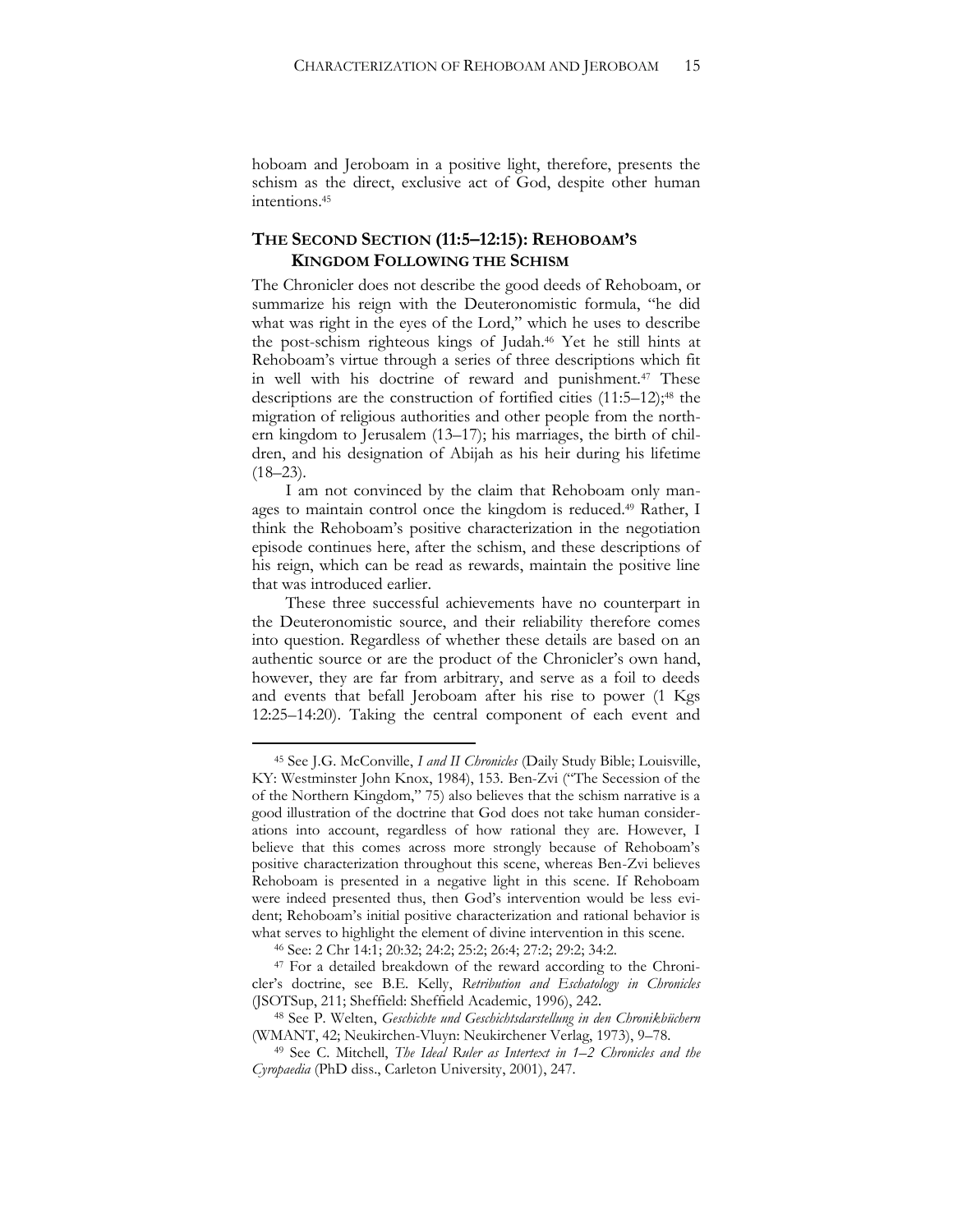reversing their order, the Chronicler rewrites Rehoboam's reign to offset that of Jeroboam's.

The first event following the schism features Jeroboam's settlement and construction in Shechem. Jeroboam builds up Shechem, and then, for reasons which are not entirely clear, leaves Shechem and begins construction in Penuel (1 Kgs 12:25).<sup>50</sup> The Chronicler a uses similar language to describe Rehoboam's establishment in Jerusalem and construction all over Judah.<sup>51</sup>

The second deed ascribed to Jeroboam is the erection of two golden calves—one in Dan, and one in Bethel—in order to prevent the northern tribes' pilgrimage to Jerusalem and the possibility that "the heart of this people will turn again to their master, King Rehoboam of Judah" (1 Kgs 12:27). The Chronicler answers this fear with a description of the priest and Levite migration to Jerusalem, along with many other Israelites "who had set their hearts to seek the Lord God of Israel" (2 Chr 11:16). According to the Chronicler, Jeroboam's fears are realized; this migration presumably continued for at least three years, and was not a one-time event, as only thus it can be understood how Rehoboam's kingdom grew stronger during the three years specified (ibid., 17).

Following the construction of the golden calves, the next episode describes the illness of Abijah, son of Jeroboam (1 Kgs 14:1). Jeroboam's wife approaches the prophet Ahijah in order to beg for her child's life, but the prophet delivers a harsh vision of Jeroboam's fate, and decrees that the child will die (ibid., 7–16). As a foil to the death of Jeroboam's son Abijah, the Chronicler launches into an atypical description of Rehoboam's wives, concubines, and many children. Moreover, the son whom Rehoboam appoints as his successor is also named Abijah; Jeroboam's Abijah dies in childhood, while Rehoboam's Abijah is chosen as king during his father's lifetime, promising life and continuation after Rehoboam's death.<sup>52</sup> The detailed description of Rehoboam's wives, children,

<sup>50</sup> Some have suggested that Jeroboam was forced to flee eastward because of Shishak's military campaign, see M. Garsiel et al. (eds.), *1 Kings* ('Olam Hatanach; Tel Aviv: Dibre Hayamim, 2002), 133 (Hebrew). The places Penuel, Bethel and Shechem in the Jeroboam narrative hint to the story of Jacob in Genesis. This connection invites comparison between the instability of Jeroboam's kingship and the suffering and wandering of Jacob, a comparison which casts the Chronicler's Rehoboam in a positive light; unlike Jeroboam, Rehoboam manages to establish his place in Jerusalem, and fortify his surroundings.

<sup>51</sup> Ben-Zvi and Boer have already pointed this similarity out, see E. Ben-Zvi, "The Chronicler as a Historian: Building Texts," in M.P. Graham, K.G. Hoglund, and S.L. McKenzie (eds.), *The Chronicler as Historian* (JSOTSup, 238; Sheffield: Sheffield Academic, 1997), 139–49 (142); Boer, "Rehoboam Meets Machiavelli," 168.

<sup>52</sup> The contrast between these two sons is reinforced through the fact that the Chronicler refers to Rehoboam's son as "Abijah" instead of "Abijam,"as he is called in the *Vorlage*.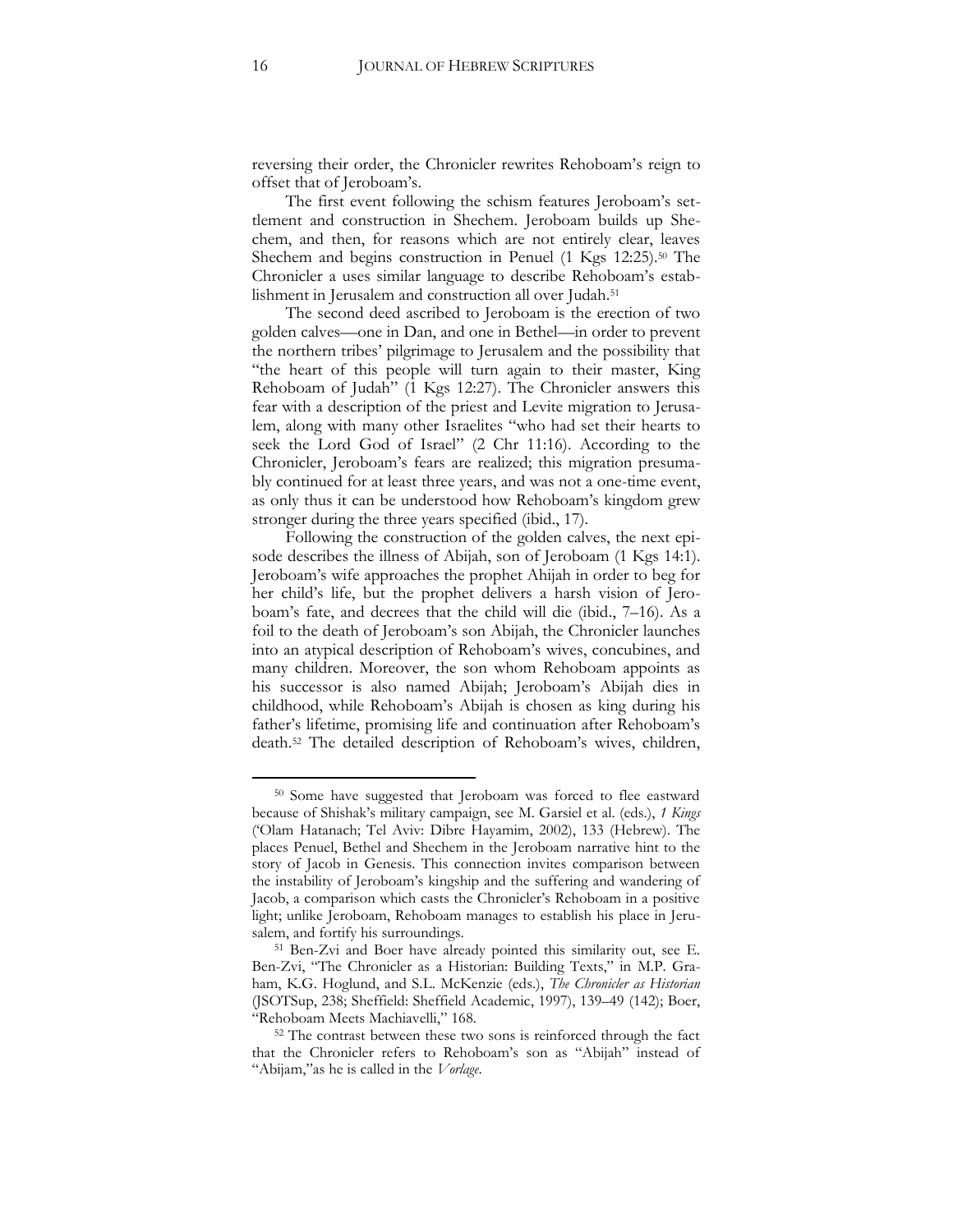and even the arrangement of marriages for his sons,<sup>53</sup> stands in stark contrast to Ahijah's bitter prophecy about the end of the house of Jeroboam. The Chronicler's description of Rehoboam's continuity and dynasty is antithetical to the prophetic vision of the end of Jeroboam's line.<sup>54</sup>

Whereas in the first section, the presentation of Jeroboam and Rehoboam's characters is balanced, this section sees a change. Rehoboam's characterization is positive, while Jeroboam is cast in a negative light. It is worth noting, however, that Rehoboam's characterization is not completely, explicitly positive, while Jeroboam's is not completely, explicitly negative. While Jeroboam and his sons replace the priests and Levites with priests who worship at high places, goat-demons, and calves; these sins are described technically, without explicit narrative judgment or direct condemnation of their sins. At this point, the Chronicler does not mention that the calves were made of gold, and uses only the general term, "calves."<sup>55</sup> The migration of the Levitical priests is not explained as the result of persecution, but from their feeling of superfluity in a kingdom where religious authority is bestowed upon anyone who desires it.<sup>56</sup> Finally, the mass migration to Judah and Jerusalem testifies that Jeroboam did not prevent anyone from worshiping according to their traditional ritual practices.

As for Rehoboam, it is worth noting that despite the fact that his reign seems successful, which, within the framework of the Chronicler's notions of reward and punishment, suggests that Rehoboam is a positive king, the reader knows nothing of his deeds; rather, his virtue is implied through his contrast to Jeroboam and the events that befell him.<sup>57</sup> Unlike other kings of Judah, whose

<sup>53</sup> The problematic Hebrew phrase, נשים המון וישאל, literally translated "he sought many wives", should probably read נשים להם וישא," and he found wives for them", a reading that has become more widely accepted since Ehrlich, see W. Rudolph*, Chronikbücher* (HAT; Tübingen: Mohr Siebeck, 1955), 232; Japhet, *I and II Chronicles*, 672.

<sup>54</sup> This prophecy contains many descriptions of the destruction of Jeroboam's seed, e.g.: "I will cut off from Jeroboam every male, both bond and free in Israel, and will consume the house of Jeroboam just as one burns up dung until it is all gone."

<sup>55</sup> The addition of the word "gold" should not be viewed as a mere stylistic addition. This word is important because it links Jeroboam's act to the sin of the Golden Calf in Exodus. Textual connections have already been pointed out, see L. Smolar, "Aaron, Jeroboam and the Golden Calves," *JBL* 86 (1967), 129–40; H. Shalom-Guy, "Jeroboam's Reform and the Episode of the Golden Calf," *Shnaton* 16 (2006), 15–27 (Hebrew).

<sup>56</sup> This is also implied by the narrative in Kings. See 1 Kgs 13:33.

<sup>57</sup> William Johnstone comments that the arrival of priests and Levites in Judah should not be accredited to Rehoboam, who did nothing to encourage this, see Johnstone, *2 Chronicles*, 33. It may be that the Levites' mass emigration may reflect the Levite's profound belief that the northern kingdom was inherently corrupt. In this context, we can also understand some of the prophecies of Hosea (assuming he himself was a Levite, or an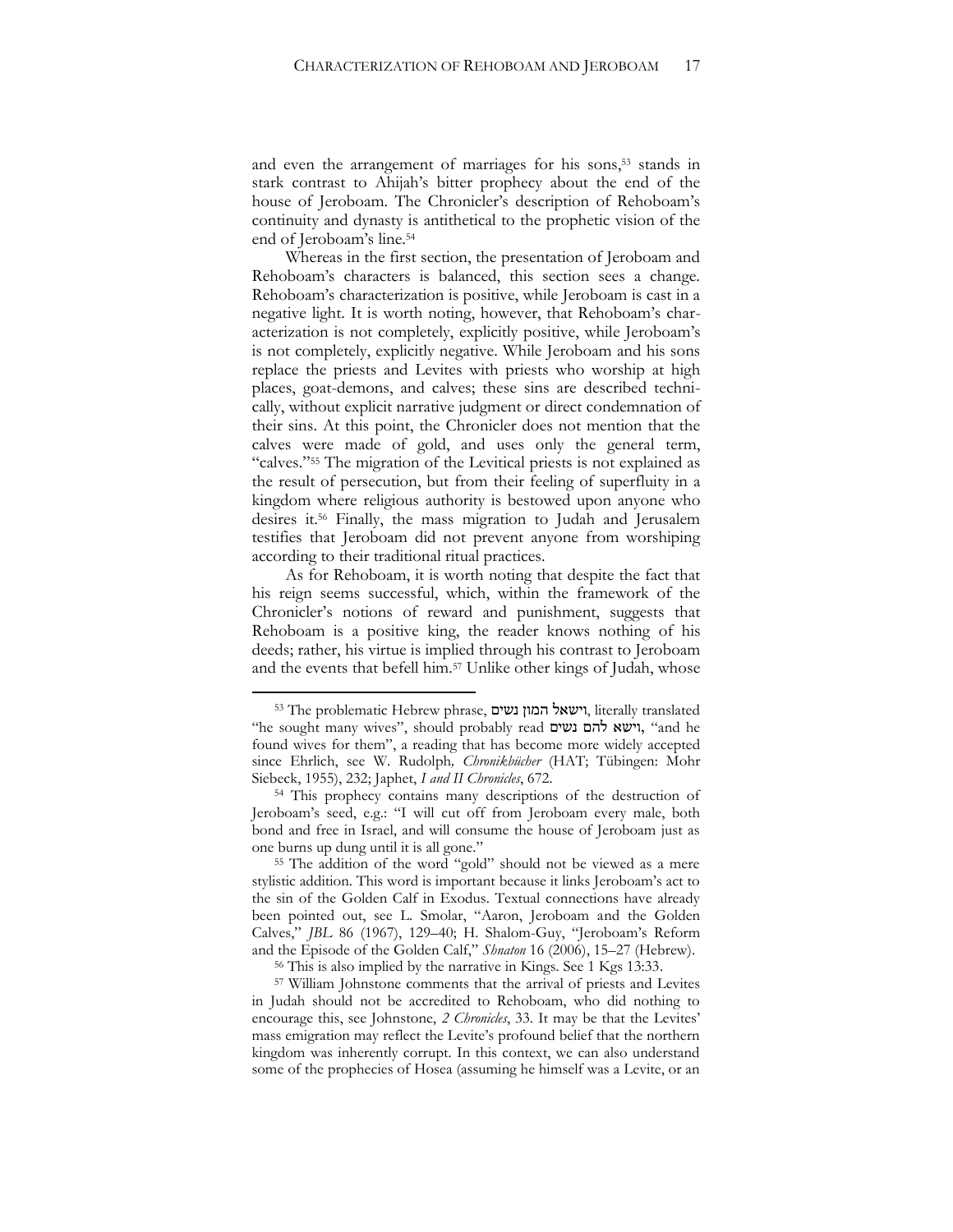virtue is derived from their own acts, the Chronicler chooses to portray Rehoboam through comparison to Jeroboam, which detracts from his status.<sup>58</sup>

After three years of walking in the footsteps of David and Solomon, at the height of his strength, when "he grew strong" (2 Chr 12:1), he turns his back on God and betrays him. Consistent with the Chronicler's doctrine of retribution, Rehoboam is swiftly punished through the figure of King Shishak of Egypt, who attacks Jerusalem. Now, the ideal picture of the three previous years is reversed: the fortified cities built by Rehoboam are captured by Shishak (12:4);<sup>59</sup> for three years, the Levites "*left* (עזבו) their common lands . . . and came to Judah and Jerusalem," while God *leaves*  His people (עזבתי, v. 5); instead of Israelites coming to Jerusalem, the text describes how Shishak came to Jerusalem (v. 4); in contrast to Rehoboam *taking* wives (2 Chr 11:18), the text describes how the treasures of the Temple are *taken* by Shishak (2 Chr 12:9).

The prophet Shemaiah comes to Jerusalem and explains why they have suffered Shishak's invasion: "You abandoned Me, so I have abandoned you" (2 Chr 12:5). Israel's officers and Rehoboam humble themselves before the Lord, and the decree is mitigated.<sup>60</sup>

Even though this part of the narrative does not relate to the northern kingdom, the observant reader may notice that the verse

<sup>58</sup> The only hint to Rehoboam's good deeds can be found at the beginning of ch. 12; because he is described as one who "abandoned the law of the Lord," it can be inferred that until then, he kept the Lord's law.

<sup>59</sup> There is scholarly debate as to whether the building of these cities should be ascribed to Hezekiah or Josiah. See A.F. Rainey, "The Chronicler and his Sources—Historical and Geographical," in M.P. Graham, K.G. Hoglund, and S.L. McKenzie (eds.), *The Chronicler as Historian* (JSOTSup, 238; Sheffield: Sheffield Academic, 1997), 30–72 (48–49), and compare to Israel Finkelstein, who argues that the date of construction was as late as the Hasmonean era in the second half of the second century BCE (I. Finkelstein, "Rehoboam's fortified cities [II Chr 11, 5–12]: A Hasmonean reality?", *ZAW* 123 [2011], 92–107).

<sup>60</sup> Note the word order in the sentence: first the officers humble themselves, and only then Rehoboam does, in contrast to the word order in the verse describing the arrival of the prophet, who appears before "Rehoboam and the officials of Judah." This ordering creates a chiastic parallel, as already noted by Isaac Kalimi, see I. Kalimi, *The Reshaping of Ancient Israelite History in Chronicles* (Winona Lake, IN: Eisenbrauns, 2005), 221.

ardent supporter of the Levites, as argued by S.L. Cook, *The Social Roots of Biblical Yahwism* [Leiden: Brill, 2004], 213–43). Additionally, this emigration conveys a clear message to the inhabitants of Yehud in the postmonarchic era: that a kingdom's strength is not necessarily gauged by the strength of its king, but by the status of its religious leaders, in this case Levites, who were, as Yeong S. Kim notes, portrayed by the Chronicler as ideal, utopian, and not necessarily realistic characters in the Persian era. See Kim, *The Temple Administration*, 192. Of course, this perception serves to support Johnstone's reading, above, that balance between Rehoboam and Jeroboam is maintained in this case as well.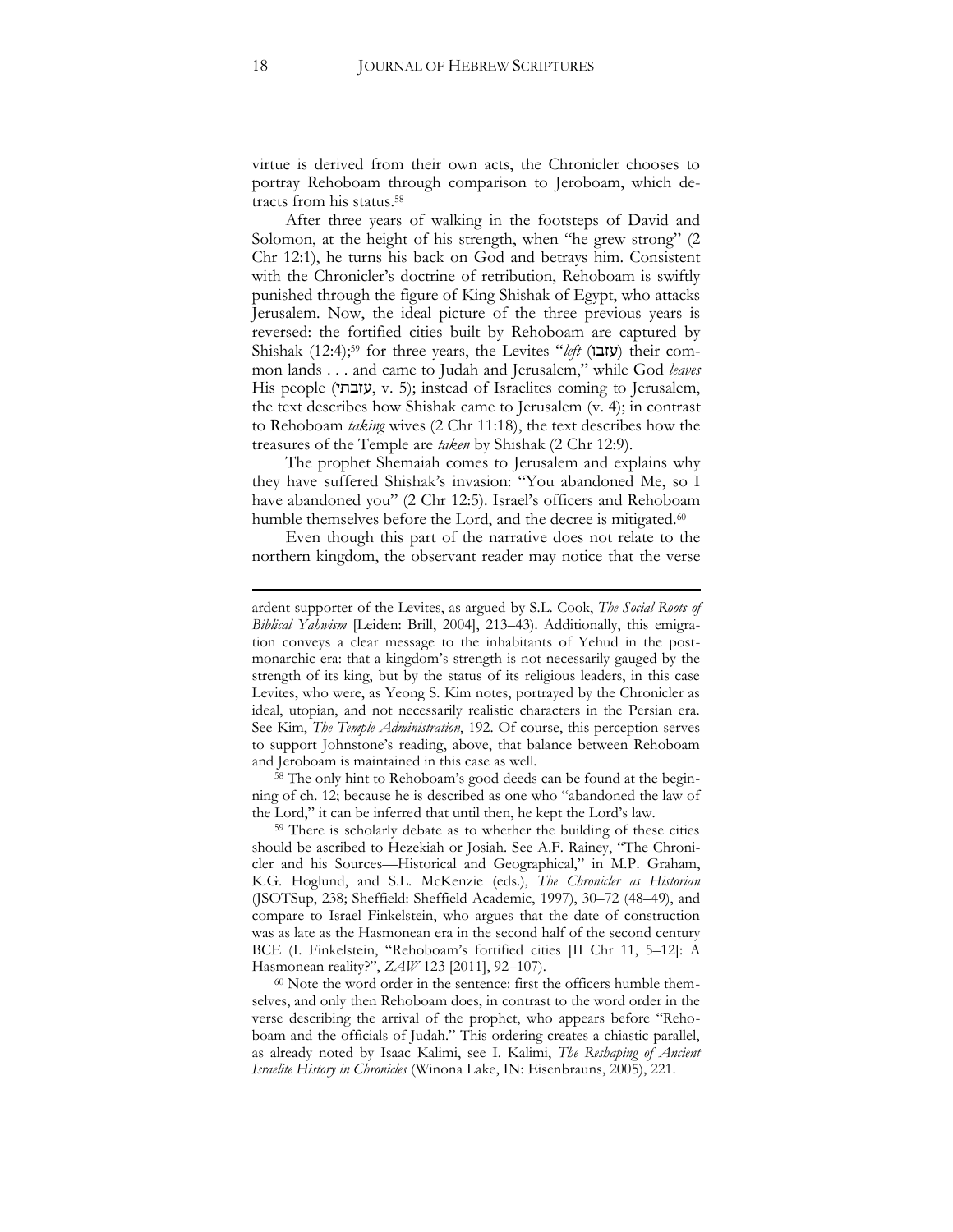"because he humbled himself the wrath of the Lord turned from him, so as not to destroy them completely; moreover, *good things were found* (נדברים טובים נמצאו) in Judah" (ibid., 12) is in dialogue with the prophecy to Jeroboam in Kings: "for [Abijah] alone of Jeroboam's family shall come to the grave, because in him there is *found something good* (נמצא בו דבר טוב)" (1 Kgs 14:13). While the goodness God sees in Abijah will not save him from death, he alone of Jeroboam's house will be buried, whereas "Anyone belonging to Jeroboam who dies in the city, the dogs shall eat; and anyone who dies in the open country, the birds of the air shall eat" (ibid., 11). Similarly, while the good found in Judah does not save the city from invasion, it suffices to save the city from complete destruction.

Another aspect worth pointing out in this context is the relationship between King Rehoboam and the people of Judah. The description in the book of Kings is unique and directly accuses the people of sinning, rather than the king himself: "Judah did what as evil in the sight of the Lord" (1 Kgs 14:22). In dialogue with this approach, the Chronicler emphasizes that good was to be found within Judah, and not necessarily in Rehoboam himself; in contrast, for example, with the prophecy to Jehoshaphat: "some good is found in you" (2 Chr 19:3). He surpasses himself when he summarizes Rehoboam's reign with the classic Deuteronomistic formula: "*He* did evil [in the sight of the Lord]" (12:14),<sup>61</sup> even though, as mentioned, in Kings evil is ascribed only to Judah in this context.<sup>62</sup> The Chronicler's deviation from Kings at the beginning of this section, which describes all the good that transpires during the first three years of his reign, is somewhat balanced out by this additional deviation, when he accuses Rehoboam of doing evil in the Lord's sight—casting aspersion that even the Deuteronomist does not.

The final encounter with Jeroboam in this section, a certain adaption of the text in Kings, reads: "there were continual wars between Rehoboam and Jeroboam" (2 Chr 12:15). This description seems to contradict the prophet Shemaiah's order to Rehoboam, which prevented his attack on Jeroboam. The fact that Chronicler made changes to the phrase in Kings proves that it was not an accidental insertion, and it must be assumed that the disparity between the two descriptions is not coincidental. With time, this phrase implies, the evil that Rehoboam did in the sight of the Lord resulted in his violation of the prophet's command, and at a certain point, he may even have attempted to regain control of the northern kingdom.

<sup>61</sup> Considering the repetition of this formula throughout the book of Kings, it is likely, as it appears in BHS, that the words "in the Lord's sight" should be inserted here.

<sup>62</sup> Wilhelm Rudolph believes that 2 Chr 12:13–14 is a later addition, see Rudolph, *Chronikbücher*, 235.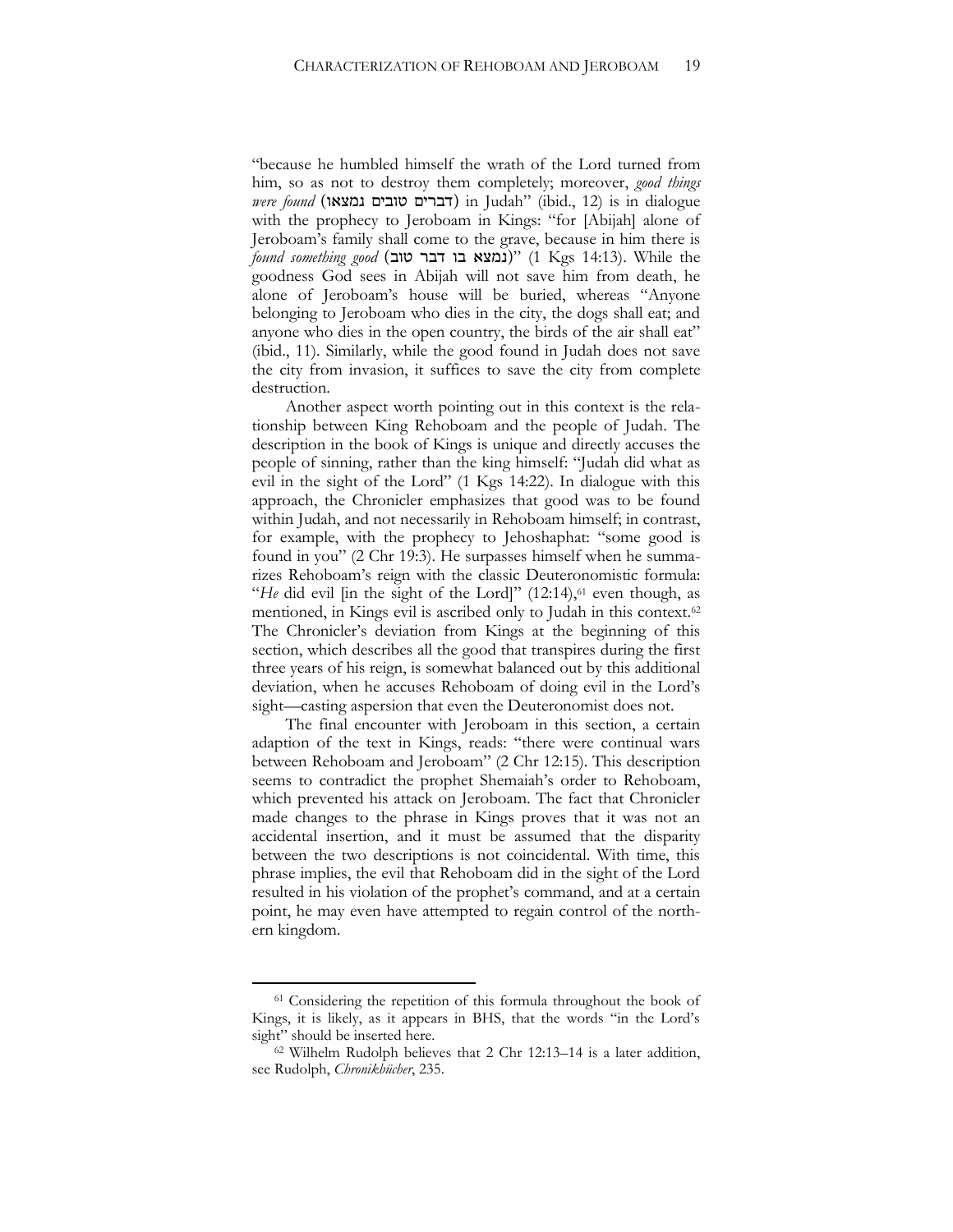In summary, the second section is concerned with Rehoboam and Judah in the wake of the schism. This section is divided into two: the earlier verses relate the high point of his reign, where Rehoboam reaps the rewards of good deeds which are unknown to us. These descriptions are presented as the antithesis to events that befall Jeroboam in the book of Kings. Whereas the kings are presented as neutral equals prior to the schism, the post-schism narrative marks a turning point. Rehoboam is presented as a positive character, although the nature of his good deeds is not clear, while Jeroboam is cast in a negative light, albeit with certain restraint. By the end of the section, however, balance between the two characters is restored when Rehoboam is accused of doing evil in the Lord's sight, and the narrative implies that war was resumed between the two kingdoms, despite the prophetic warning immediately after the schism.

#### **THE THIRD SECTION (13): ABIJAH'S SPEECH**

Abijah's speech, which some scholars read as a speech with prophetic elements,<sup>63</sup> is essentially a fierce polemical diatribe against Jeroboam and the northern kingdom, delivered before the war between Abijah and Jeroboam. Surprisingly, in the opening verse of the narrative, the Chronicler places the two kings together in an unparalleled synchronic description that echoes the *Vorlage* almost word for word: "In the eighteenth year of King Jeroboam, Abijah began to reign over Judah" (13:1). The juxtaposition of these two kings legitimizes Jeroboam's reign; in fact, this is the only place the Chronicler refers to Jeroboam as "King Jeroboam."

Abijah's speech, to a great extent, reveals the Chronicler's negative attitude towards the northern kingdom, and there is clear, unequivocal distinction between the southern and northern kingdoms.<sup>64</sup> His descriptions of Jeroboam as "Solomon's servant," his grave "rebel[lion] against his lord," and the people who joined him as "certain worthless scoundrels" are harsh descriptions which shatter the moderate narrative of ch. 10. As we have already noted, this section challenges the first section's portrayal of the schism's circumstances.

Sara Japhet believes that these gaps can be bridged by positing that the Chronicler's work includes a range of different perspectives of the schism, including contradictory views.<sup>65</sup> She explains Abijah's war against Jeroboam as the result of Abijah choosing to

<sup>63</sup> See J.D. Newsome, "Toward a New Understanding of the Chronicler and His Purposes," *JBL* 94 (1975), 201–17 (203). But compare to W.M. Schniedewind, *The Word of God in Transition: From Prophet to Exegete in the Second Temple* (JSOTSup, 197; Sheffield: Sheffield Academic, 1995), 191, 237.

<sup>64</sup> See G.N. Knoppers, " 'Battling against Yahweh': Israel's War against Judah in 2 Chr 13:2–20," *RB* 100 (1993), 515–22.

<sup>65</sup> Japhet, *I and II Chronicles*, 689.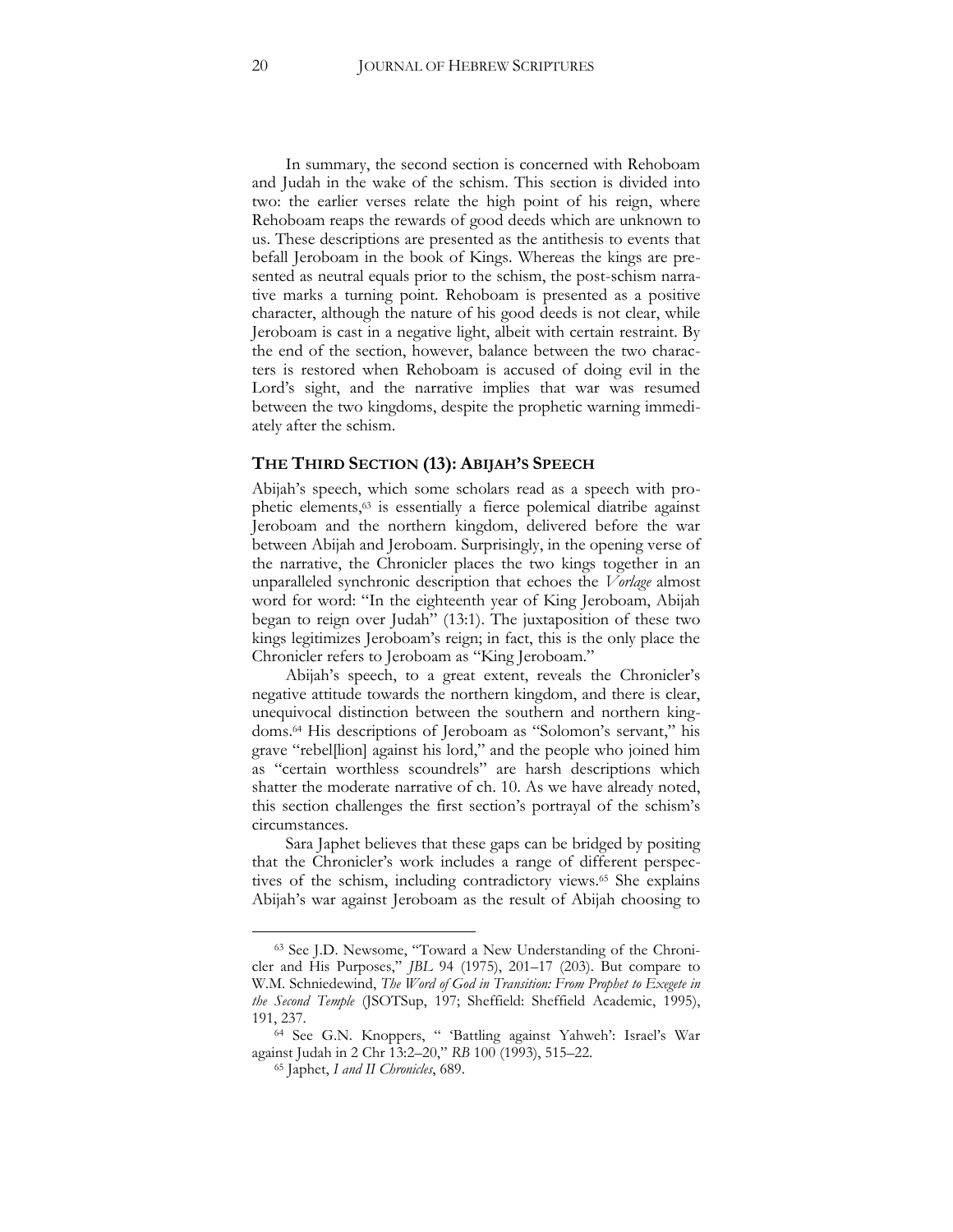take a different path than that of his father; in a belated attempt to restore the northern kingdom to the house of David. I find this problematic as the Chronicler relates that "There were continual wars between Rehoboam and Jeroboam" (2 Chr 12:15); Abijah does not actually stray from his father's path.

Before I address the issue of disparity, it should be noted that the Chronicler retains a certain balance between Jeroboam and Rehoboam, even in this speech. Rehoboam is described as a young, inexperienced politician who was unable to withstand the pressures bearing down on him. The roots of the words "defied" (ץ"אמ, 13:7) and "could not overpower" (ק"חז, ibid.) recur throughout the section; אמ"ץ appears four times (10:18; 11:17; 13:7, 18), while the root ק"חז appears eight times (11:11, 12, 17; 12:1, 13; 13:7, 8, 21).<sup>66</sup> These roots are part of the same semantic field of strength and power. Associated with Rehoboam in negative forms, he emerges as a weak, powerless king. While his kingdom does gain strength following the schism, this may be the result of the Israelites who flock to Judah, rather than a result of his own personal strength (11:17). Even Abijah's words subtly, indirectly criticize Rehoboam for his weakness he displayed in his encounter with Jeroboam's people. Rehoboam's only successful display of strength is undertaken to save his own skin (18).

Once again, this illustrates the balance that the Chronicler maintains between Rehoboam and Jeroboam's characters. Even when Abijah singles out Jeroboam as the guilty party, his speech still draws attention to Rehoboam's weakness and culpability; elements which could have been omitted.

A brief summary of what I have shown so far reveals that throughout all three sections of the schism narrative, the Chronicler retains certain balance between the figures of Rehoboam and Jeroboam. This balance is crucial for the sake of assertion that God's will overrides all human intentions, as calculating and careful as they may be. In the second section, balance is also maintained between the two kings. While Jeroboam's grave sins are downplayed by the Chronicler, they are not entirely omitted. Moreover, three negative events concerning Jeroboam in Kings are paralleled by positive events that befall Rehoboam during the first three years of his reign. After three years, however, Rehoboam turns his back on God, and even though he "humbles himself," the final summary of his reign is unequivocal: "he did evil." The balance in this section is maintained through the downplaying of Jeroboam's sins and the lack of information regarding Rehoboam's good deeds. At the end of the second section, balance is restored fully as Rehoboam is deemed as one who does evil in the Lord's sight. The third section explores both characters; here, there is no restraint in Jeroboam's characterization, and through Abijah, the Chronicler describes him

<sup>66</sup> Both of these roots appear together throughout the Bible: see BDB, 55.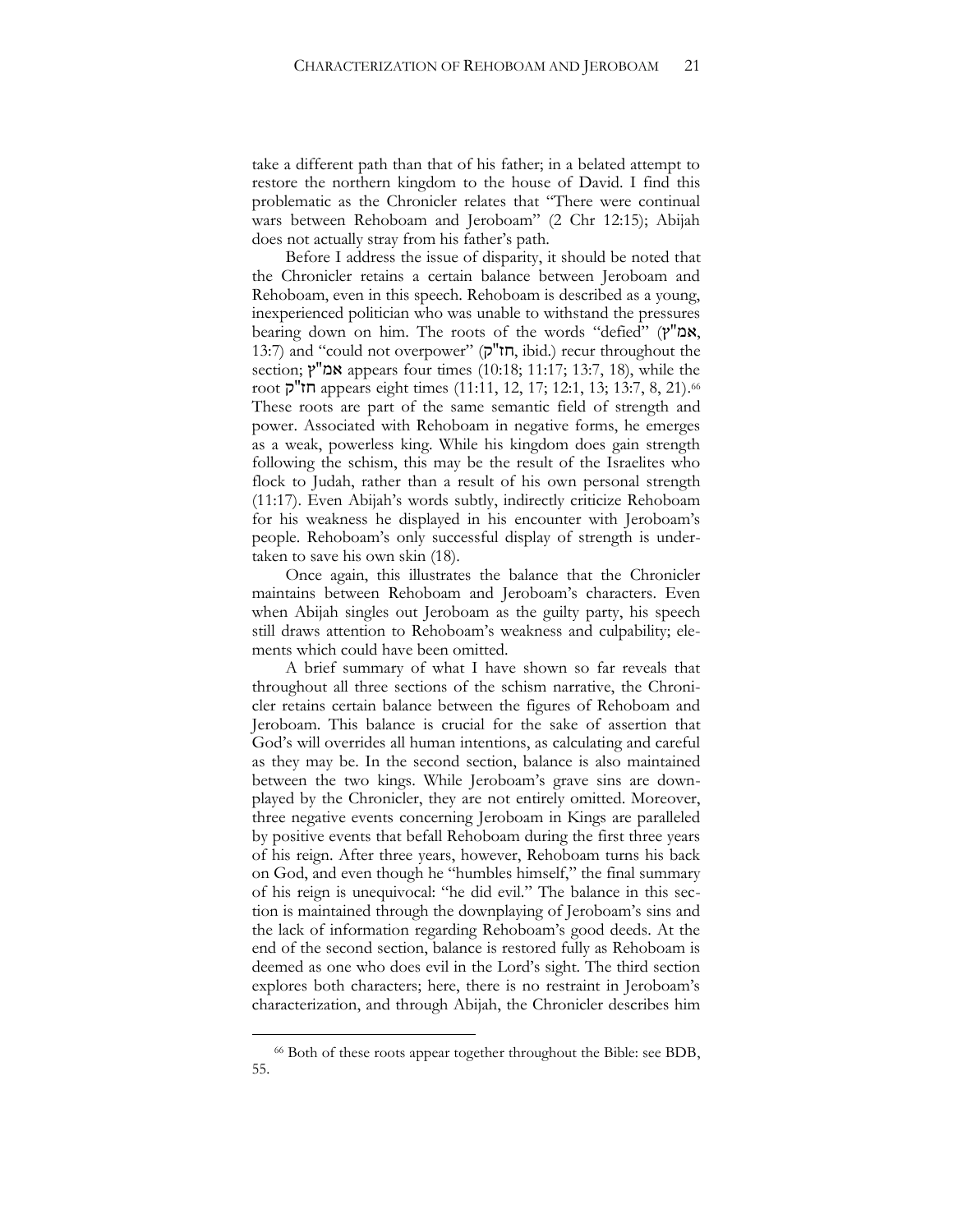with harsh, derogatory language. However, Rehoboam is not spared either, and is described as a weak, inexperienced king who was unable to withstand the pressure of kingship. Through Abijah's description, "young and irresolute," Rehoboam is linked to the young men who misadvised him, and he is cast in a problematic light.<sup>67</sup>

What did the Chronicler seek to achieve through these characterizations?

From a theological perspective, the Chronicler hovers between two positions. On one hand, he believes that God's will overrides all, regardless of human action, while on the other, he emphasizes that humans are not exempt from responsibility for their deeds. Neither Jeroboam nor Rehoboam are responsible for the schism; yet they are both responsible. They are not responsible because the schism is a preconceived divine plan, and will come to pass regardless of their actions; but they *are* responsible because their behavior resulted in the concrete fulfillment of God's will.<sup>68</sup> The divine element in the narrative is emphasized by the Chronicler in the first section, which portrays both kings in a largely faultless light. Human responsibility is described later, through the eyes of Abijah, who describes the schism from a retroactive perspective. This perspective does not factor in divine will, and places responsibility solely on human shoulders. Rather than contradict each other, the first and third sections complete each other.

The phenomenon of "dual causality"<sup>69</sup> is central to biblical literature and is an integral part of the Chronicler's doctrine; there is nothing innovative about this two-dimensional presentation.<sup>70</sup> Rather, what this analysis brings to light is found in the balance that the Chronicler maintains between the two kings: in the first section, both Rehoboam and Jeroboam are characterized as rational figures, so the schism can be read as the result of divine will alone.<sup>71</sup> God's will, however, is lacking in the third section, as it would detract from each king's personal responsibility for the schism. The absolute distinction between divine will overriding rational human

<sup>67</sup> Rehoboam began ruling at the age of 41, so that Abijah's description is not quite suitable. The Septuagint of Kings (version B) has: "He was 16 when he became king," which justifies Abijah's description, and even clarifies that the "young men/children" Rehoboam sought advice from were indeed actual children. The Septuagint of Chronicles uses a less extreme term for these "children": (νεώτερος), which means "youths."

<sup>68</sup> For a slightly different approach, see Ben-Zvi, "The Secession of the Northern Kingdom," 73–77.

<sup>69</sup> Regarding this phenomenon, see Y. Amit, "Dual Causality—A Further Look," *Bet Miqra* 38 (1993), 41–55 (Hebrew).

<sup>70</sup> As opposed to Japhet, *The Ideology*, 105–6, who argues that "the Book of Chronicles is not informed by this concept of double causality."

<sup>71</sup> Contra Japhet, *I and II Chronicles*, 656.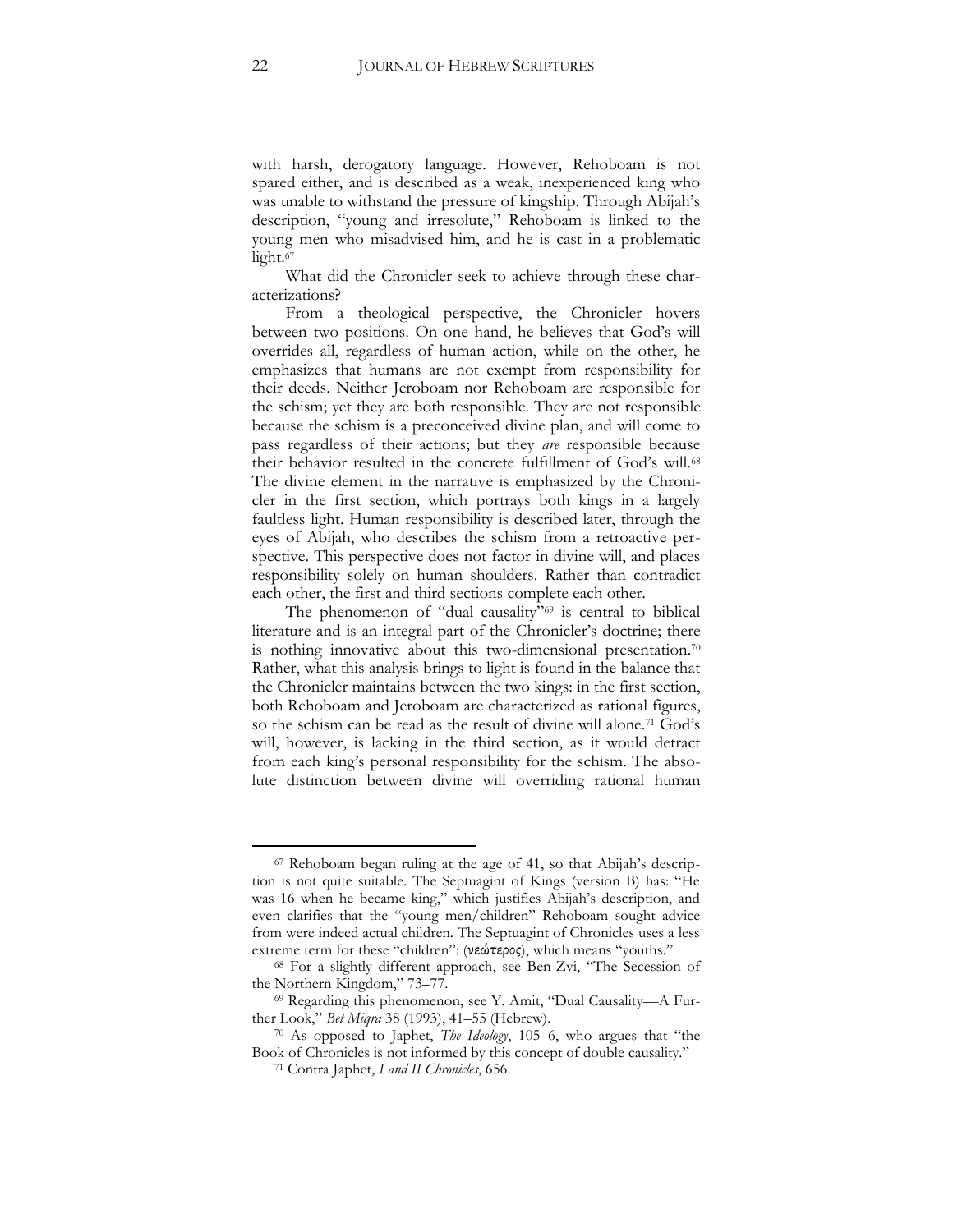behavior, and human deeds in a world apparently devoid of God this is the new idea offered in the schism narrative in Chronicles.<sup>72</sup>

From a literary perspective, it is possible to trace the two kings' gradual character development over the course of the three narrative sections. Rehoboam is initially presented as a positive figure; as a complex, composite character following the schism; and in the third section, in a largely negative light. Jeroboam, too, is initially presented as a positive figure; his negative portrayal in the second section is nonetheless inhibited and almost neutral; and finally, he is retroactively characterized with harsh, caustic language. This gradual progression helps us to understand the disparity between the two ends of the story. Rehoboam and Jeroboam are not flat, static characters; and as they evolve, so does their evaluation. Through each of their acts and decisions, these two kings were responsible for the schism between Israel and Judah. It is not surprising that Rehoboam is not described as a virtuous king who does what is right in the eyes of the Lord. Despite his Davidic lineage, he does not continue in the path of his father Solomon; rather, Solomon's legacy is continued by his grandson Abijah or perhaps even Asa, who is the first of the Judean kings to win the title of doing "what was good and right in the sight of the Lord his God"  $(14:1).^{73}$ 

Moreover, the balance maintained between the figures of Rehoboam and Jeroboam may have implications for the exploration of other important issues in Chronicles, such as the attitude towards the kingdom of Israel and its relationship with the kingdom of Judah. These issues, of course, far exceed the scope of this article, and we can only relate to specific points where they are tangent to the discussion at hand.

What, then, is the Chronicler's position towards the northern kingdom of Israel? Research does not provide a unanimous answer. Gerhard von Rad, who takes an exclusivist approach, holds that the Chronicler rejects the kingdom of Israel because Judah is "das wahre Israel."<sup>74</sup> Japhet and Williamson, who favor an inclusivist approach, believe that the Chronicler's attitude towards the northern kingdom is ambivalent: while the kingdom was founded as the result of sin, its establishment is nonetheless a fulfillment of God's word to Ahijah the Shilonite. This ambivalence is manifest in the

<sup>72</sup> Amit, "Dual Causality," 54, takes an extensive look at characterization in narratives that contain both human and divine elements. She claims that in stories that attempt to emphasize divine will, the human character is reduced to one-dimensional. Here, however, it seems that the characters are not simplified, but rather characterized as a rational figures overruled by divine will.

<sup>73</sup> There is scholarly debate regarding Abijah's character. See D.G. Deboys, "History and Theology in the Chronicler's Portrayal of Abijah," *Bib* 70 (1990), 48–62. But compare to Kelly, *Retribution*, 96.

<sup>74</sup> G. von Rad*, Das Geschichtsbild des chronistischen Werkes* (BWA[N]T, 54; Stuttgart: Kohlhammer, 1930), 31.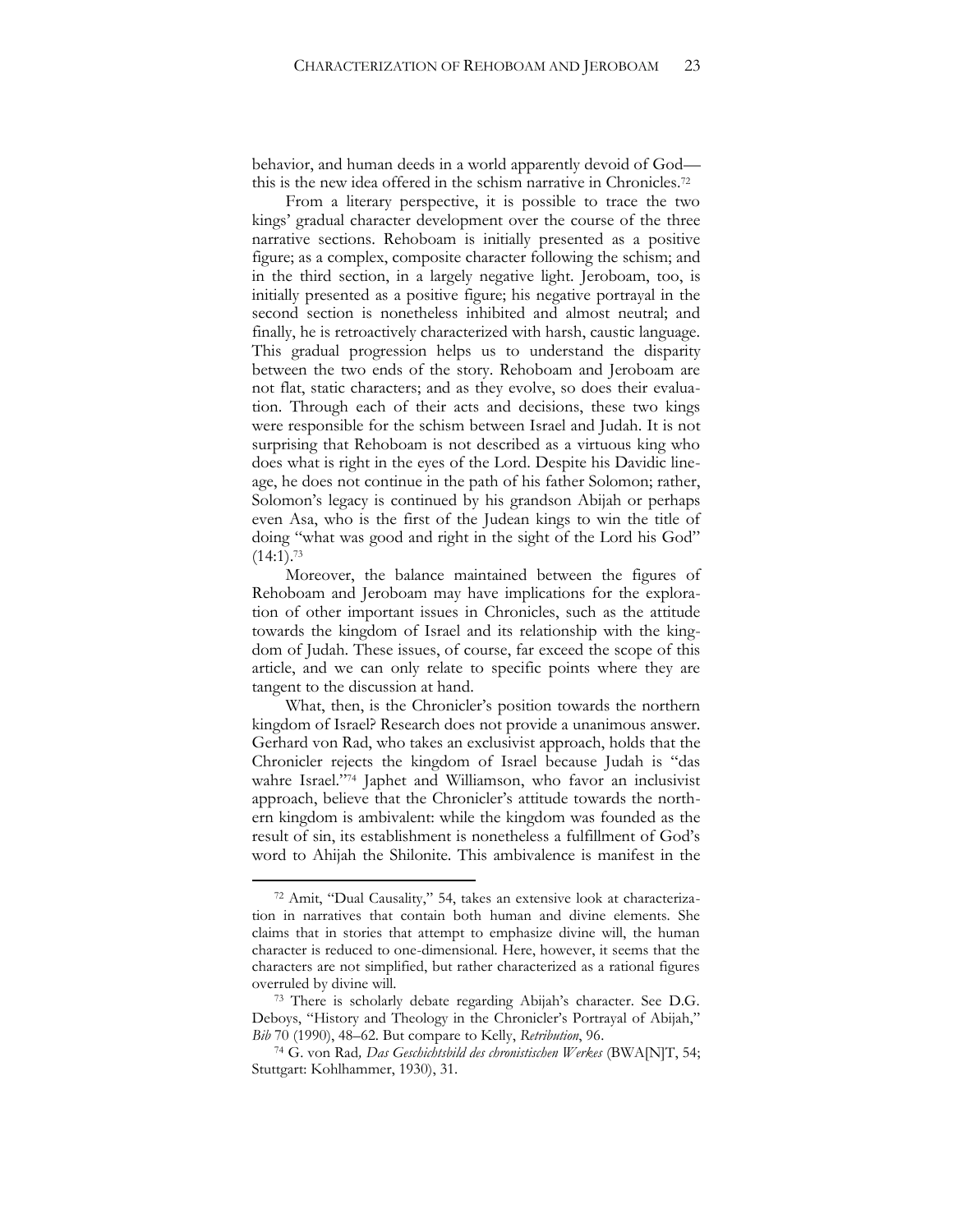fact that despite all its sins, the kingdom of Israel is an inseparable part of the people of Israel. 75

Both approaches have their own supporters,<sup>76</sup> but both agree that the kingdom of Judah is the a priori favorite, while only the kingdom of Israel's legitimacy is cast in doubt. However, I believe that the balance between Rehoboam and Jeroboam demonstrated above demands that the issue be considered with a more balanced approach. Knoppers, for example, claims that in contrast to the approach favored by Japhet and Williamson, the tension between the north and south is not resolved in the book of Chronicles, despite Judean efforts to reunite the kingdoms.<sup>77</sup> These efforts yielded limited, temporary results, and did not result in full unity; nonetheless, Knoppers argues that the center of gravity lies in these efforts, rather than in their limited results; it is these efforts that serve as a paradigm for the Chronicler, for whom "the unfulfilled legacy of the past becomes the agenda of the future."<sup>78</sup>

Louis C. Jonker also takes a more balanced approach. He argues that the attitude towards the kingdom of Israel after the schism (2 Chr 10–36)—in sharp contrast to the attitude reflected in the genealogical lists (1 Chr 1–9) or in David and Solomon's time (1 Chr 10–2 Chr 9)—is no longer defined according to ethnic factors, but according to cultic factors: whether or not Israel seeks out God.<sup>79</sup> It is in light of this that Jonker interprets the Chronicler's description of the relationship between the northern and southern kingdoms. Jonker believes that the Chronicler's attitude towards the northern kingdom is ambivalent; this is expressed in the fact that some narratives depict affinity between the two kingdoms, while others express the opposite. This ambiguity, he claims, is intentional, and its function is to underscore the tension between the inhabitants of Yehud and the inhabitants of the North: on one hand, there is fierce longing for assimilation, as they are, in a sense, brothers (see: 2 Chr 28: 8, 11, 15), while on the other, they wish to maintain their own identity through differentiation, as they have chosen Samaria as their cultic center in Jerusalem's place.<sup>80</sup> This

<sup>75</sup> Japhet, *The Ideology*, 211, 248; Williamson, *Israel in the Books of Chronicles*.

<sup>76</sup> See Jonathan E. Dyck's survey of research: J.E. Dyck, *The Theocratic Ideology of the Chronicler* (Leiden: Brill, 1998), 25–43.

<sup>77</sup> G.N. Knoppers ("A Reunited Kingdom in Chronicles?," Proceedings: Eastern Great Lakes and Midwest Biblical Societies 9 [1989], 74–88) explains why Hezekiah's attempts were not entirely successful (p. 82), but he does not explain why Josiah's attempt was only partially successful, as he claims on p. 83.

<sup>78</sup> Ibid.

<sup>79</sup> L.C. Jonker, *Defining All-Israel in Chronicles: Multi-levelled Identity Negotiation in Late Persian-Period Yehud* (FAT, 106; Tübingen: Mohr Siebeck, 2016), 166.

<sup>80</sup> Jonker points to the Jehoram narrative (2 Chr 21) as a story that contains this tension.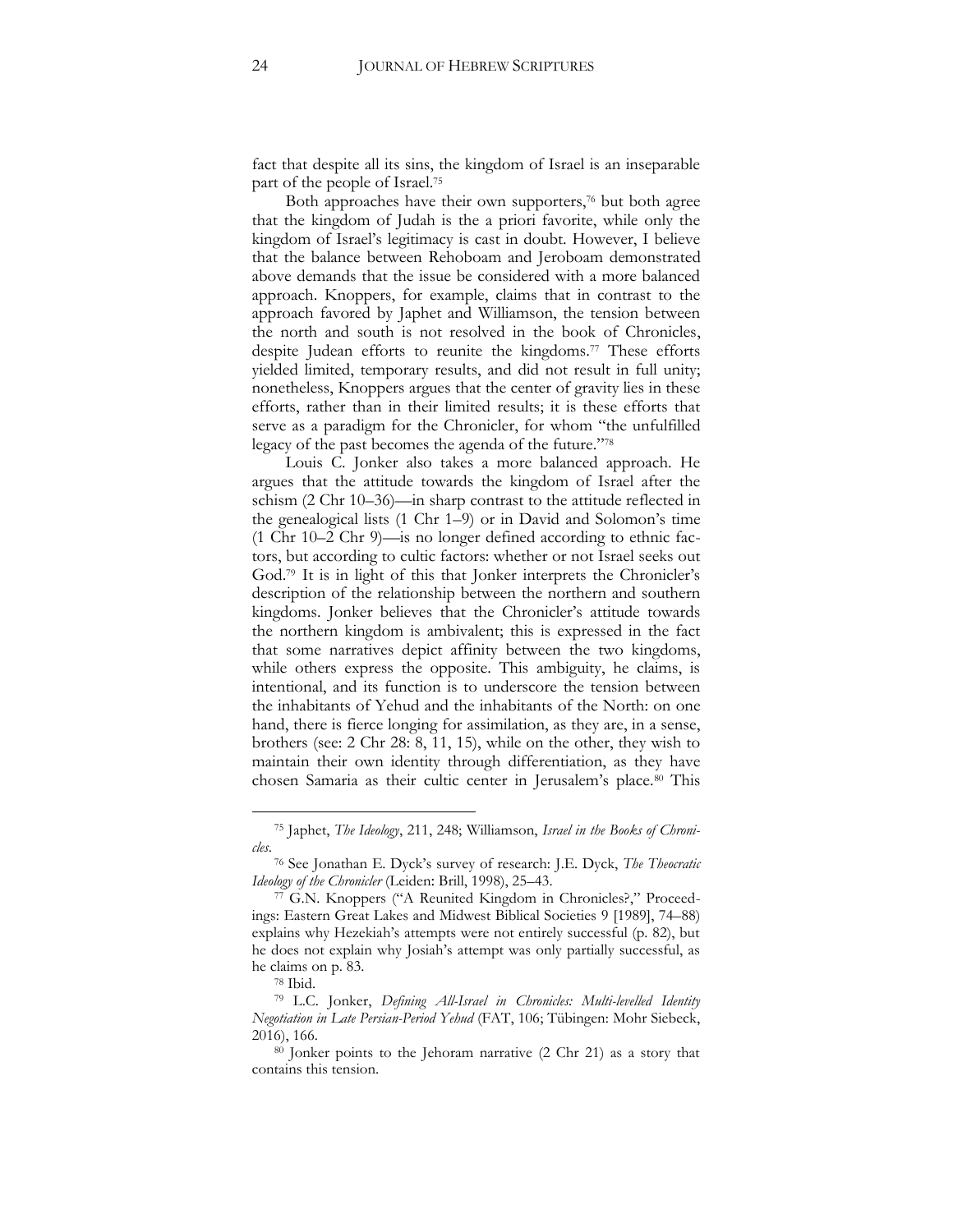tension, Jonker argues, is expressed in the descriptions of the Passover celebration in Josiah and Hezekiah's time. On the one hand, the text depicts the kings' efforts to include the northern kingdom in their celebration, but on the other hand, the text displays criticism towards the inhabitants of the north: some of the northern people mock Hezekiah's invitation (2 Chr 30:10), and the text emphasizes that none of the northern kings ever celebrated Passover as Josiah did (35:18).<sup>81</sup>

The Chronicler, therefore, does not give *a priori* preference to the kingdom of Judah, nor does he *a priori* reject the kingdom of Israel. Rather, the attitude towards each kingdom is based on the fulfillment—or lack thereof—of legitimate worship in Jerusalem.<sup>82</sup>

I believe that only in this way can the relationship between Hezekiah's speech to the people of Judah and the speech that Hezekiah's messengers delivered to the people of Israel be understood. There are many parallels between the two speeches that have yet to receive significant scholarly attention.

<sup>81</sup> Jonker, *Defining All-Israel*, 190.

<sup>82</sup> I concur with the approach that the preference of Judah and the Davidic line is not unconditional; rather, it serves to facilitate the Chronicler's objective of promoting Jerusalem as the center of worship, which does not seem to be possible without the existence of the southern kingdom. See, for example, Schweitzer, *Reading Utopia in Chronicles*, 89–90. The general omission of the history of the northern kingdom can be attributed to several reasons. See, for example, G.N. Knoppers, *Jews and Samaritans: The Origins and History of Their Early Relations* (New York: Oxford University Press, 2013), 74–75.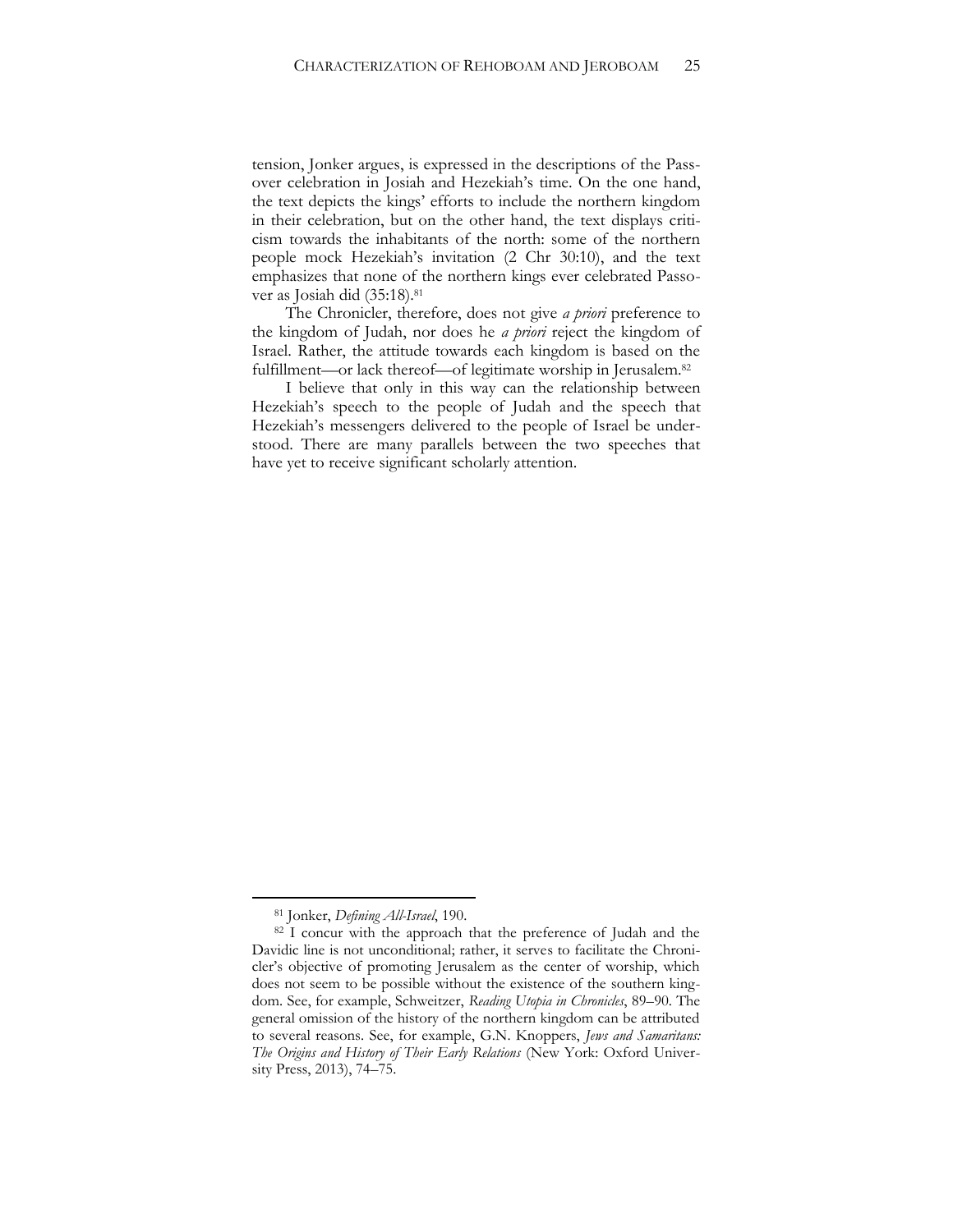| Hezekiah's Speech to Judah                                                                     | Hezekiah's messengers' speech                             |  |
|------------------------------------------------------------------------------------------------|-----------------------------------------------------------|--|
| $(2 \text{ Chr } 29:5-11)$                                                                     | to Israel (2 Chr 30:6–9)                                  |  |
| For our <i>ancestors have been</i>                                                             | Do not be like <i>your ancestors</i> and                  |  |
| <i>unfaithful</i> and have done what                                                           | your kindred, who were unfaithful                         |  |
| was evil in the sight of the Lord                                                              | to the Lord God of their                                  |  |
| our God.                                                                                       | ancestors.                                                |  |
| He has made them an object of<br>horror, of <i>desolation</i> , and of<br>hissing, as you see. | So that <i>he made them a desolation</i> ,<br>as you see. |  |
| They have forsaken Him, and                                                                    | Do not now be <i>stiff-necked</i>                         |  |
| have turned away their faces                                                                   | $($ ערפכם) as your ancestors were,                        |  |
| from the dwelling of the Lord,                                                                 | but yield yourselves to the Lord                          |  |
| and <i>turned their backs</i> (ערף).                                                           | and come to his sanctuary.                                |  |
| So that His fierce anger may turn                                                              | So that His fierce anger may turn                         |  |
| <i>away from us.</i>                                                                           | away from you.                                            |  |

Hezekiah's speech reflects Judah's grim situation after the death of his father, King Ahaz, the most wicked of all the kings in the book of Chronicles,<sup>83</sup> while the second speech reflects the kingdom of Israel's situation, which has been no less grim following the exile of Samaria.<sup>84</sup> Both kingdoms are in an identical situation: both have acted unfaithful to God; both have turned their back on the Temple; both have been severely punished, and both are now being asked to repent so that God's anger will cease. The kingdom of Israel abandoned legitimate worship immediately after the schism, and this is what generates the Chronicler's negative attitude towards them throughout the book, while Judah was largely faithful, which resulted in God's positive attitude towards them. At this point in time, immediately after the Samarian exile, both kingdoms are once again on similar footing. This equality, however, is due to both kingdoms' faithlessness, rather than their faith. Only their renewed, shared faith—as promoted by Abijah in his speech, and as repeated by Hezekiah and his messengers—can save them from God's fury. It is worth noting that neither Hezekiah nor his messengers make any mention of Passover, though this is the event that officially prompts his invitation; their speeches are more con-

<sup>83</sup> See I. Amar, "Chaotic Writing as a Literary Element in the Story of Ahaz in 2 Chronicles 28," *VT* 66 (2016), 349–64.

<sup>84</sup> Williamson has already noted the relationship between the kingdom of Judah in Ahaz's time, and its state under Abijah's rule. He believes that Ahaz's actions caused deterioration, and Judah is now in a similar state to that of Israel. However, Williamson does not notice the linguistic parallels between the two speeches in question, which reinforce this claim. See Williamson, *Israel in the Books of Chronicles*, 114.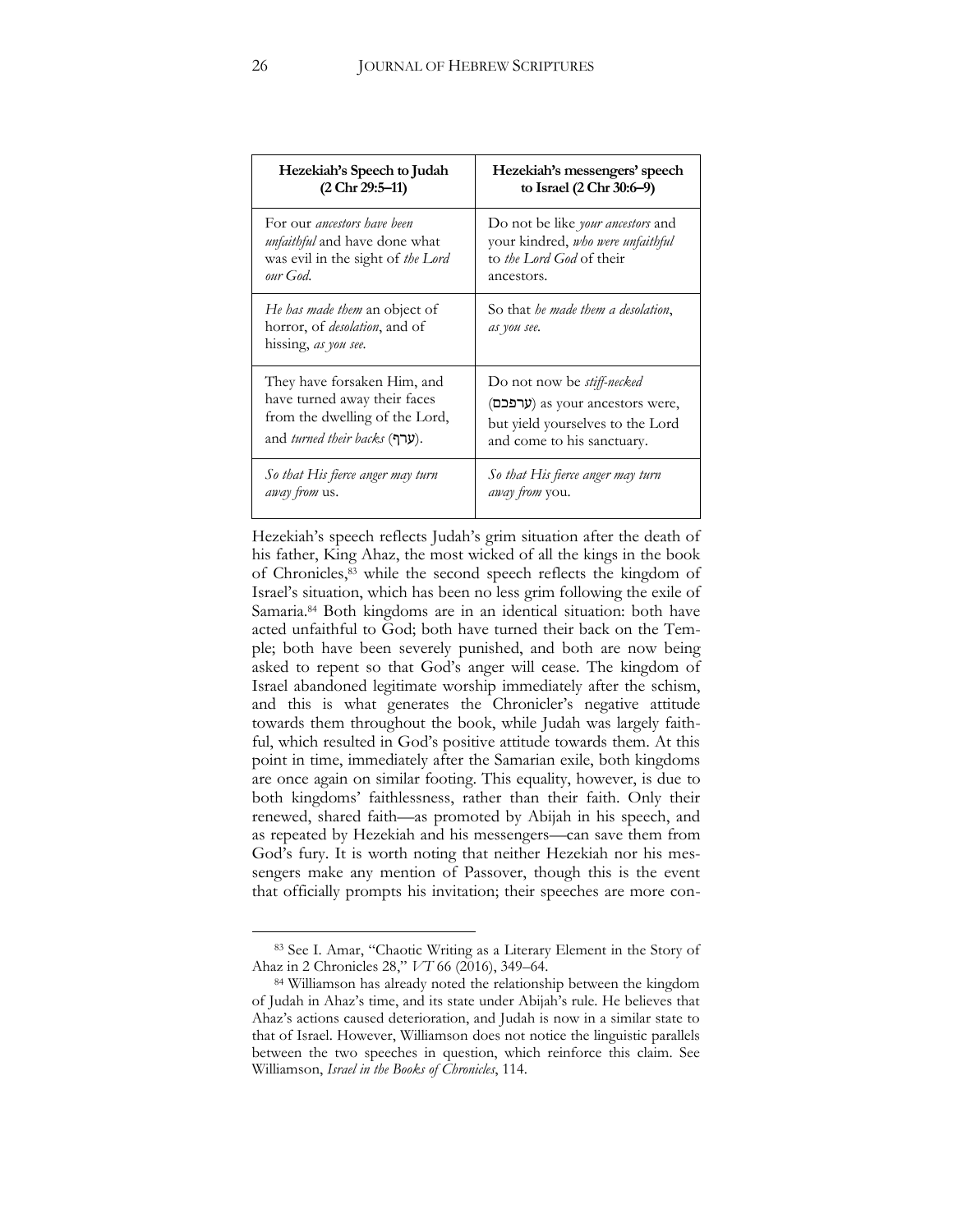cerned with general worship in Jerusalem. This generates a closer connection between Hezekiah's speeches and Abijah's speech, as all three are concerned with Jerusalem as the center of worship in general.

Placing emphasis on ritual worship as a gauge for the Chronicler's positive or negative attitude towards each kingdom facilitates understanding of the difference between the Chronicler and the Deuteronomist's attitudes towards the schism. Unlike the Deuteronomist, who perceives the schism as a terminal, irreversible event caused solely by Jeroboam, the Chronicler does not view the schism (for which, as discussed above, he holds Jeroboam and Rehoboam equally responsible) as the final word, but rather as a temporary obstacle that can be removed by the kingdom of Israel's renewed acceptance of Jerusalem as their center of worship. Abiah's appeal goes unanswered for generations, until Hezekiah invites the remnant of Israel for the Passover celebration. Hezekiah's message to the northern kingdom is a reworking of Abiah's speech with inverted language: instead of the root ב"עז, *abandon*, Hezekiah's messengers use the root ב"שו, *return*, no fewer than six times. The kingdom of Israel is asked to return to God and His temple in Jerusalem, as opposed to their desertion of God and His temple in Abiah's speech. The attempt to reunite the northern and southern kingdoms begins after the exile of Samaria, when the two kingdoms are in the same position, as they were in the days of David and Solomon.

These two speeches—Abijah's speech, and Hezekiah's messengers' speech, neither of which feature in Kings—illuminate the Chronicler's perception of the current state of Yehud, but moreover, they allow a glimpse of his future vision. In this context, it can be understood that Abijah's speech can be read as a realistic text addressed to the present inhabitants of Yehud, while the messengers' speech functions as a utopian text.<sup>85</sup> As long as the Samarian temple was situated on Mount Gerizim (along with other temples in the region), $86$  competing with the temple in Jerusalem, $87$  the

<sup>85</sup> In this context, it is worth recalling that here, a utopian text "Does not reflect historical reality, but future possibility," see S.J. Schweitzer, "Exile, Empire and Prophecy: Reframing Utopian Concerns in Chronicles," in S.J. Schweitzer and F. Uhlenbruch (eds.), *Worlds that Could not Be: Utopia in Chronicles, Ezra and Nehemiah* (New York/London: Bloomsbury, 2016), 81–104 (87). However, in Schweitzer's opinion (ibid., 88), Hezekiah's messengers' speech also falls under the category of "utopian text," and I am inclined to disagree with him. I do not believe that the Chronicler's work can be entirely considered a worthier alternative to reality, and not infrequently, his words reflect his current situation from his own perspective.

<sup>86</sup> For a survey of temples established in the Chronicler's time, see Y. Amit, "Araunah's Threshing Floor: A Lesson in Shaping Historical Memory," in E. Ben-Zvi and D. Edelman (eds.), *What Was Authoritative for Chronicles?* (Winona Lake, IN: Eisenbrauns, 2011), 133–44 (141–42).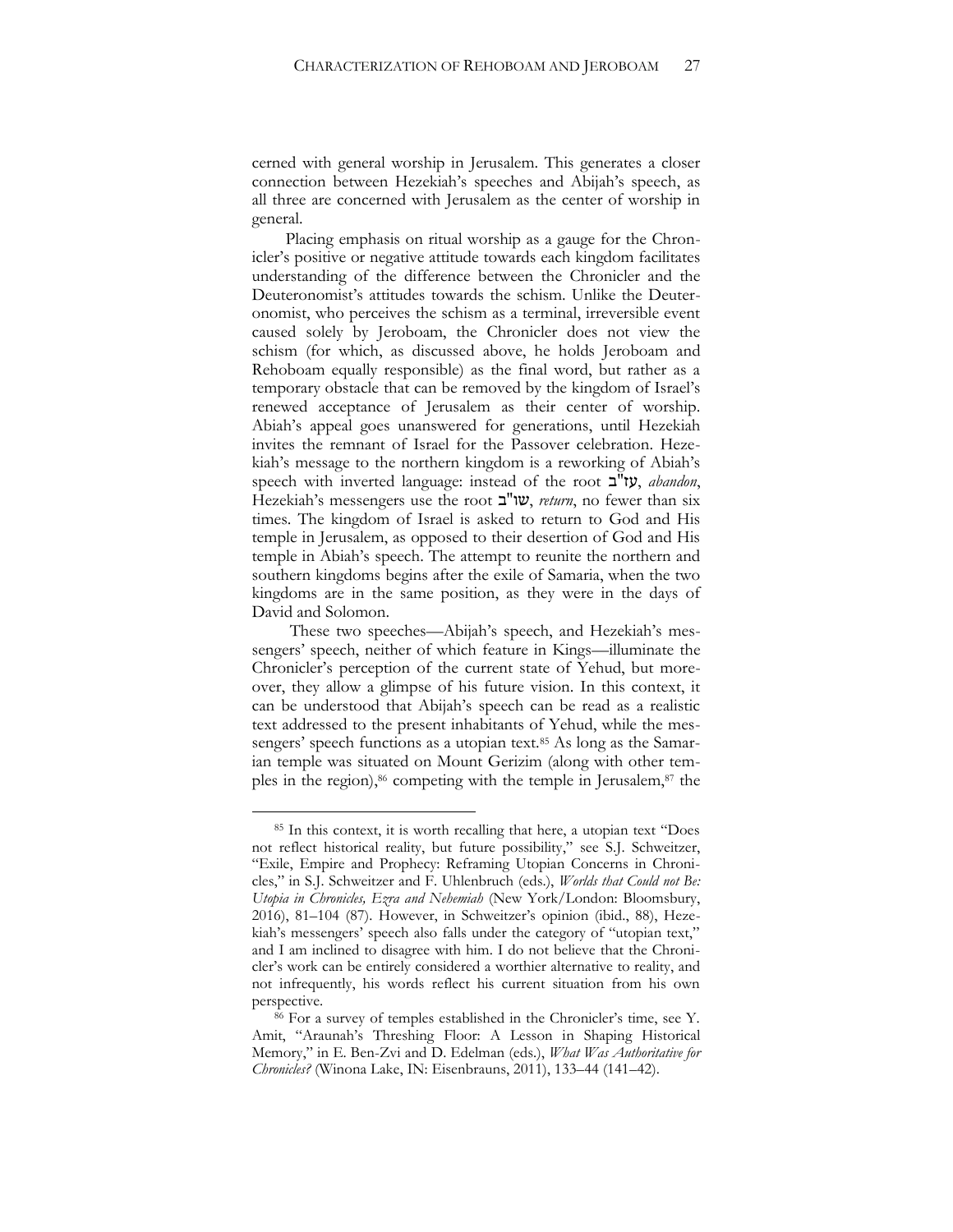Chronicler was moved to warning (as reflected in Abijah's speech), but mainly to hope (the messengers' speech) that only one center of worship would exist in Yehud and its surroundings: the temple in Jerusalem.<sup>88</sup> The Chronicler is terrified of the current reality, in which many inhabitants of Jerusalem, including priests and Levites, were leaving Jerusalem in order to join the Samarian community up north, which presented itself as the legitimate continuation of the kingdom of Ephraim. The Chronicler therefore seeks to shape the course of history by inserting unparalleled mentions of the northern kingdom arriving in Jerusalem in order to offer sacrifices in Jerusalem (2 Chr 12:16; 15:9). This is especially salient in the Passover invitation Hezekiah extends to the remaining inhabitants of the north. As Knoppers comments, this assumes that the people of the north are familiar with the laws of Deuteronomy (Deut 16:1–8), which states that Passover must be celebrated in "the place where the Lord has chosen."<sup>89</sup>

I believe that this dichotomy—between the current situation in Yehud and the utopian hopes for the future—is also evident in the description of the Passover celebrations during Josiah and Hezekiah's reign. The description of Hezekiah's Passover celebration (2 Chr 30) is not paralleled in Kings, while the description of Josiah's Passover celebration in Chronicles (2 Chr 35:1–19) is sixteen verses longer than the account in Kings (2 Kgs 23:21–23). Both summaries, however, mention the participation of the northern kingdom:

| Hezekiah's Passover celebration                                                                                                                                                                                                                      | <b>Josiah's Passover celebration</b>                                                                                                                                                                                                                                                                         |
|------------------------------------------------------------------------------------------------------------------------------------------------------------------------------------------------------------------------------------------------------|--------------------------------------------------------------------------------------------------------------------------------------------------------------------------------------------------------------------------------------------------------------------------------------------------------------|
| $(2 \text{ Chr } 30:25)$                                                                                                                                                                                                                             | $(2 \text{ Chr } 35:18)$                                                                                                                                                                                                                                                                                     |
| The whole assembly of Judah,<br>the priests and the Levites, and<br>the whole assembly <i>that came out</i><br>of Israel, and the resident aliens who<br>came out of the land of Israel, and<br>the resident aliens who lived in<br>Judah, rejoiced. | No Passover like it had been<br>kept in Israel since the days of<br>the prophet Samuel; none of<br>the kings of Israel had kept<br>such a Passover as was kept by<br>Josiah, by the priests and the<br>Levites, by all Judah and Israel<br><i>who were present</i> , and by the<br>inhabitants of Jerusalem. |

<sup>&</sup>lt;sup>87</sup> It appears that the temple in Mount Gerizim was active in the midfifth century BCE. See Y. Magen, "Mount Gerizim: A Temple City," *Qad* 23 (1990), 76–96 (Hebrew).

<sup>88</sup> Knoppers discusses this at length, see G.N. Knoppers, "Mt. Gerizim and Mt. Zion: A Study in the Early History of the Samaritans and Jews," *SR* 34 (2005), 309–38.

<sup>89</sup> Knoppers, *Jews and Samaritans*, 85.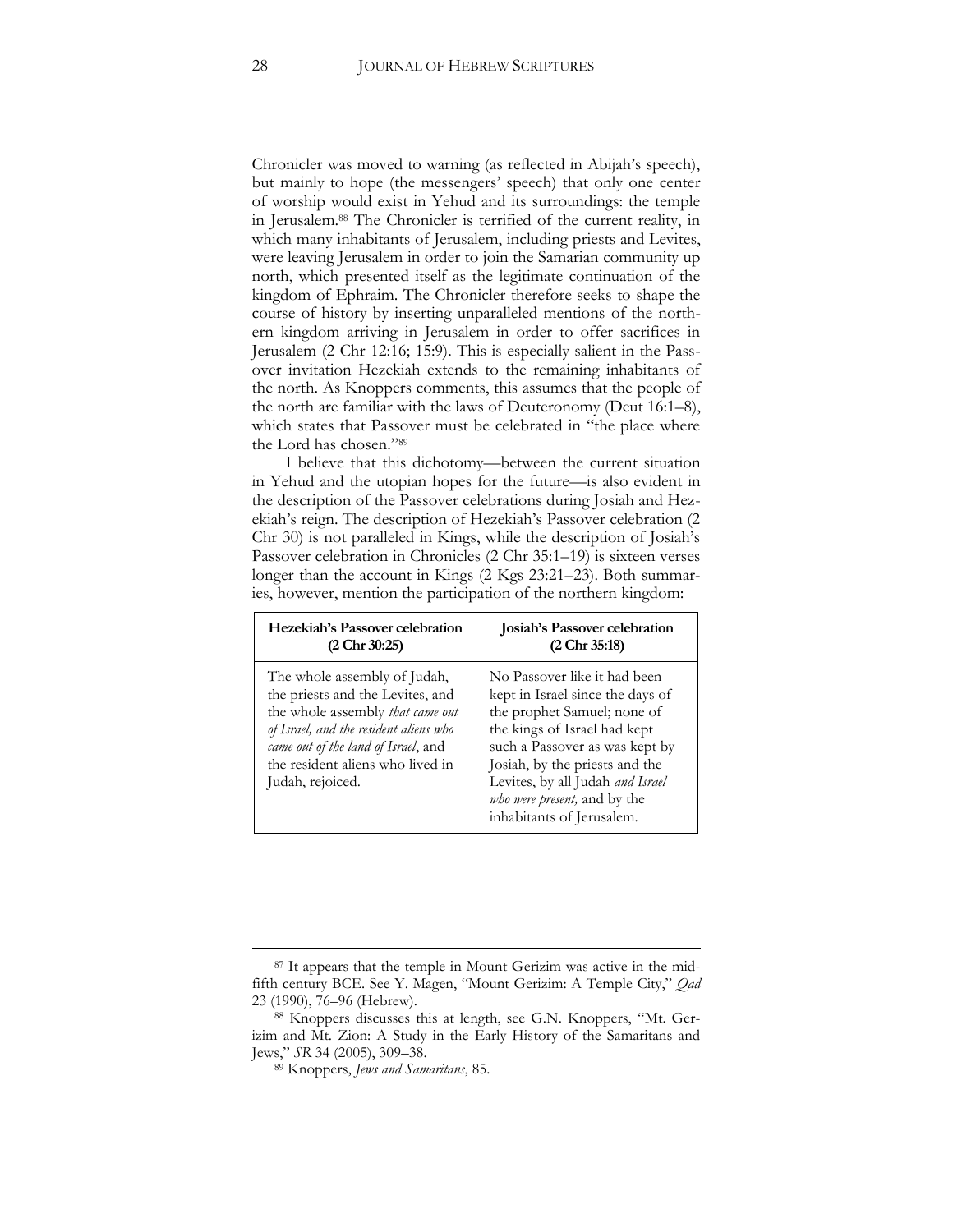These two summaries of the Passover celebrations seem very similar: both are attended by priests, Levites, Israel and Judah, and both are compared to Passover celebrations of the past. However, a closer look reveals a number of differences. While the Chronicler takes care to mention both "the assembly of Judah" and "the whole assembly that came out of Israel," he separates them with the phrase "the priests and the Levites." In contrast, in describing Josiah's celebration, he mentions them in a single phrase, "all Judah and Israel," while they are preceded by mention of the priests and Levites. The phrase "king of Judah" is replaced with the more general expression, "king of Israel," which was in use before the schism. In regard to Hezekiah, this phrase appears in the singular form, referring to Solomon, while in context of Josiah's celebration it appears in the plural form—"the kings of Israel," referring to kings in general—possibly even kings of the north. The comparison to previous Passover celebrations is also worth noting: Hezekiah's celebration is compared to those of Solomon, while Josiah's is compared to Passovers celebrated in the prophet Samuel's time as a metonym for the entire period before all the days of "kings of Israel and kings of Judah" (2 Kgs 23:22). The explanation for these differences, I believe, lies in the relationship between the current state of affairs and the ideal vision of the future. In Hezekiah's time, there is still certain hostility between the north and the south, as is evident from the contempt some people of the north display to Hezekiah's messengers (2 Chr 30:10). In contrast, by Josiah's time, most of the physical and psychological barriers between the north and the south have been broken down (2 Chr 34:33). Unlike Knopper's argument, which claims that both Hezekiah and Josiah failed to achieve a permanent, significant reunion between the kingdoms, I believe that a distinction can be drawn between these two kings: Hezekiah's Passover celebrations should be read as a representation of the Chronicler's own time, that is, when there was still certain tension between Yehud and Samaria; while the description of Josiah's Passover celebrations can be read as a utopian vision for the future, when there will be no more barriers between the north and the south, just as there were no such barriers in the time of Samuel.

#### **CONCLUSION**

The schism between Judah and Israel is, without a doubt, one of the most significant, traumatic, and formative events in the history of the first temple. The Chronicler relates to this event on two dimensions: both openly and covertly. Openly, the schism transpires through human acts, but covertly, the hand of God shapes history at will. The Chronicler attempts to present both Jeroboam and Rehoboam in a reasonable light, and in doing so, he contributes to the final narrative form in two ways. His first account of the schism emphasizes the hidden hand of God. God's will, however, is only salient when Rehoboam and Jeroboam are presented as